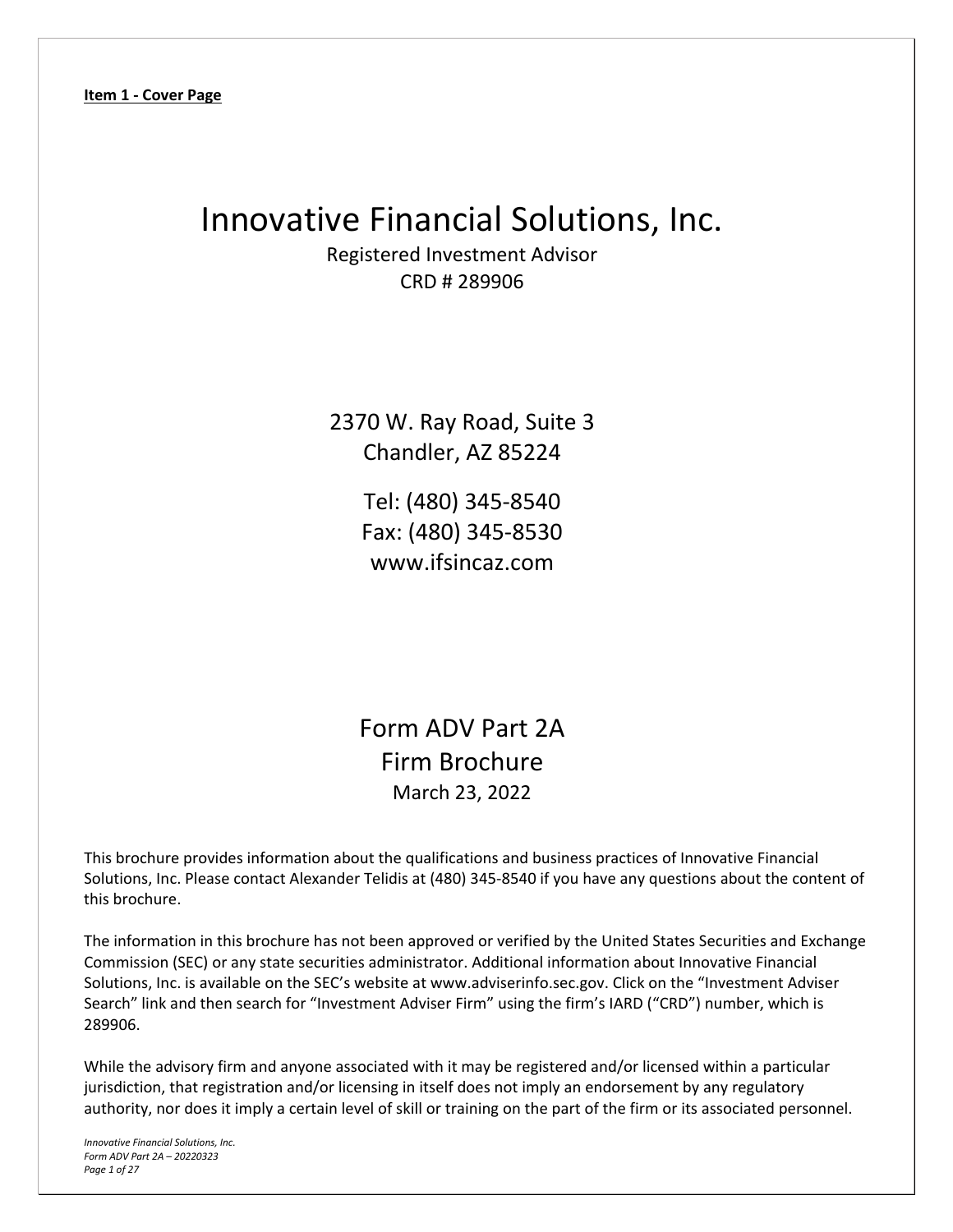#### **Item 2 ‐ Material Changes**

Innovative Financial Solutions, Inc. amended its Form ADV Part 2A from the previous version dated March 2, 2021 due to:

- update to our reportable assets under management as of our fiscal year end (Item 4)
- changes to our advisory services and associated fees (Items 4 and 5)

Our firm may update this document at any time and either send a copy of its updated brochure or provide a summary of material changes to its brochure and an offer to send an electronic or hard copy form of the updated brochure. Clients are also able to download this brochure from the SEC's website at www.adviserinfo.sec.gov or may contact our firm at (480) 345‐8540 to request a copy at any time.

As with all firm documents, clients and prospective clients are encouraged to review this brochure in its entirety and are encouraged to ask questions at any time prior to or throughout the engagement.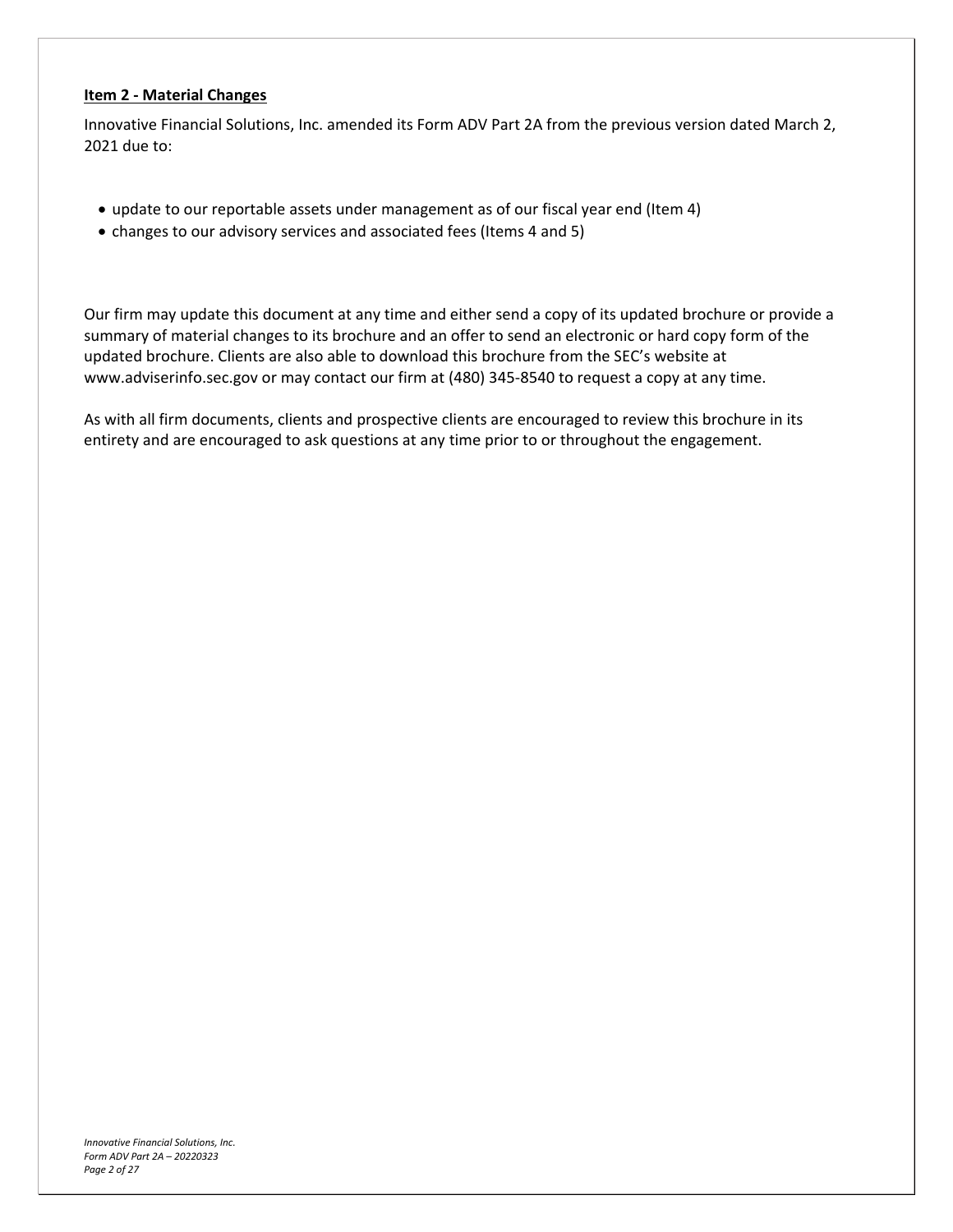#### **Item 3 ‐ Table of Contents**

| Item 11 - Code of Ethics, Participation or Interest in Client Transactions and Personal Trading  18 |  |
|-----------------------------------------------------------------------------------------------------|--|
|                                                                                                     |  |
|                                                                                                     |  |
|                                                                                                     |  |
|                                                                                                     |  |
|                                                                                                     |  |
|                                                                                                     |  |
|                                                                                                     |  |
|                                                                                                     |  |

#### *Important Information*

Throughout this document Innovative Financial Solutions, Inc. shall also be referred to as "the firm," "firm," "our," "we" or "us." The client or prospective client may be also referred to as "you," "your," etc., and refers to a client engagement involving a single *person* as well as two or more *persons* and may refer to natural persons and legal entities. The term "advisor" and "adviser" are used interchangeably where accuracy in identification is necessary (e.g., internet address, etc.).

Our firm maintains a business continuity plan that is integrated within the organization to ensure it appropriately responds to events that pose a significant disruption to its operations. A statement concerning the current plan is available under separate cover upon request.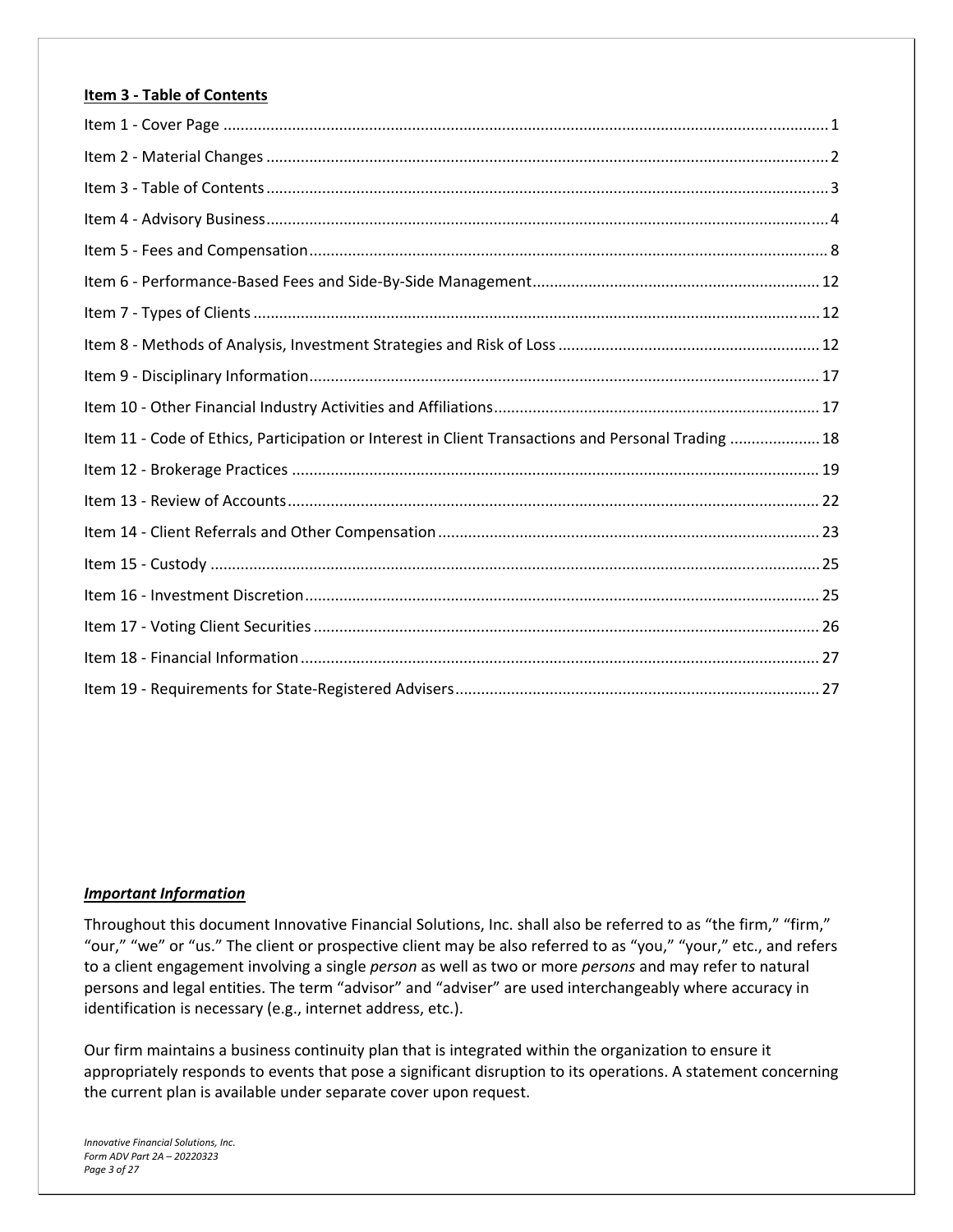#### **Item 4 ‐ Advisory Business**

Innovative Financial Solutions, Inc. is an Arizona corporation formed in July of 2003 for general business purposes and became registered as an investment advisor in November of 2017. There are no subsidiaries nor is the firm controlled by another financial services industry entity.

Alexander Telidis, CFP® is the firm's President and serves as Chief Compliance Officer (firm supervisor). Mr. Telidis maintains controlling interest. Information about the principal executive's background may be found toward the end of this document as well as within his brochure supplement.

Innovative Financial Solutions, Inc. financial planning services provide clients with advice on key topics such as cash flow and budgeting, funding a college education, retirement, and risk management, estate or tax planning, among others. Ongoing and continuous supervision of clients' accounts are provided through our portfolio management services offering as well as incorporating institutional investment managers into the engagement. We provide periodic educational workshops involving a broad range of planning and investing topics, and we are available to assist plan sponsors via our retirement plan services.

An initial interview is conducted with the client to discuss their current situation and goals, as well as the scope of our firm's services that may be provided. Prior to or during this first meeting, the client will be provided with this Form ADV Part 2 firm brochure that includes a statement involving our privacy policy (see Item 11), as well as a brochure supplement about the representative who will be assisting them. The firm will disclose any material conflicts of interest that could be reasonably expected to impair the rendering of unbiased and objective advice; such as information found in Items 10 through 12 of this brochure.

If the client wishes to engage our firm for its services, they must first execute our engagement agreement. Thereafter further discussion and analysis will be conducted to determine financial needs, goals, holdings, etc. Depending on the scope of the engagement, the client may be asked to provide copies of the following documents early in the process:

- Wills, codicils and trusts
- Insurance policies, including information about riders, loans and amendments
- Mortgage information
- Tax returns
- Student loans
- Divorce decree or separation agreement
- Current financial specifics including W‐2s, 1099s, K‐1 statements, etc.
- Information on current retirement plans and other benefits provided by an employer
- Statements reflecting current investments in retirement and non-retirement accounts
- Employment or other business agreements
- Completed risk profile questionnaires or other forms provided by our firm

It is important that we are provided with an adequate level of information and supporting documentation throughout the term of the engagement including but not limited to: source of funds, income levels, and an account holder or attorney‐in‐fact's authority to act on behalf of the account, among other information that may be necessary for our services.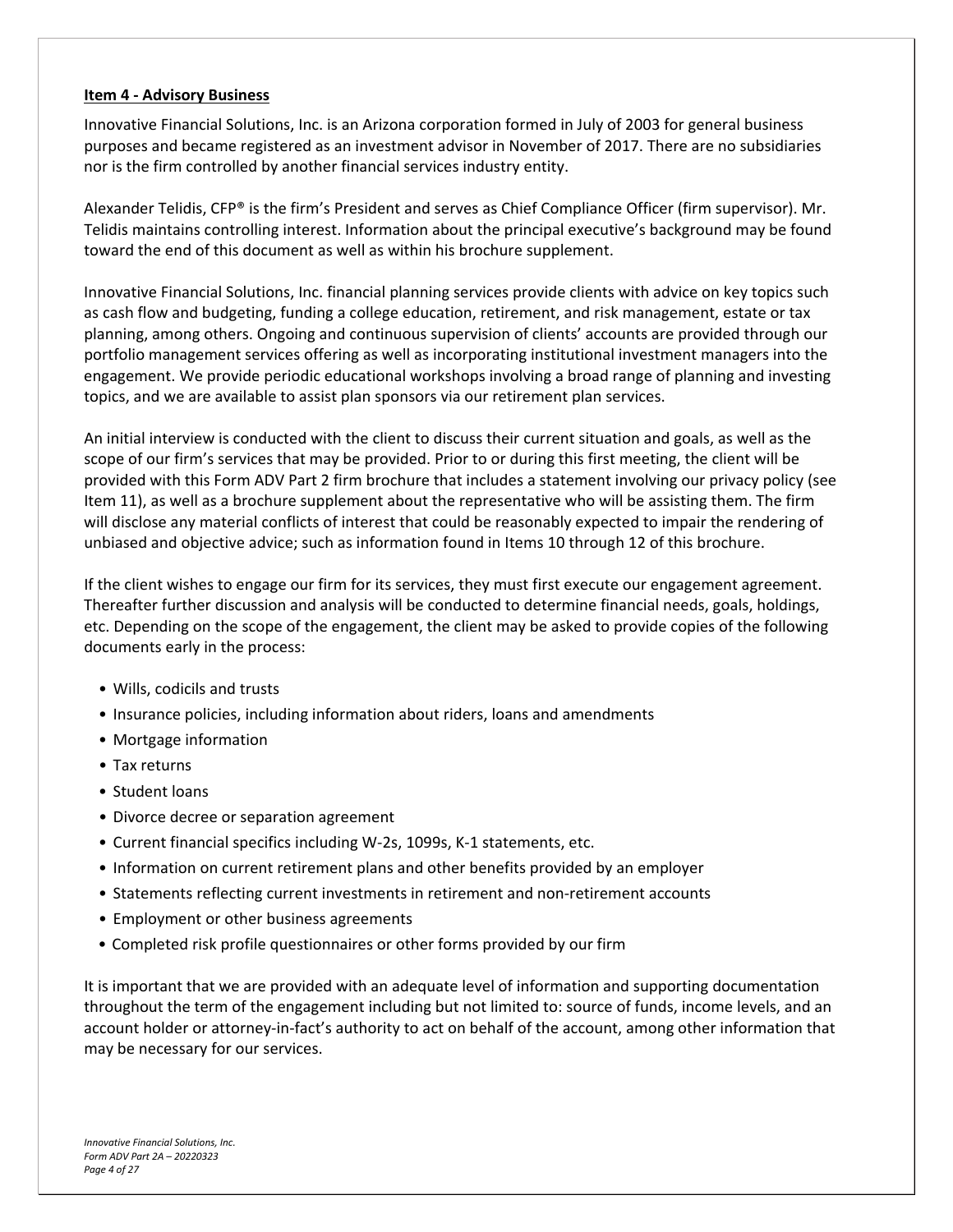The information and/or financial statements provided to us need to be accurate. Our firm may, but is not obligated to, verify the information that has been provided to us which will then be used in the advisory process. It is essential that the client inform our firm of significant issues that may call for an update to their financial plan or investment portfolio.

#### *Financial Planning*

We will help you to identify your goals and work with you to implement a series of strategies and solutions that will help you to realize your vision for the future. Our planning services result in a customized report that is as comprehensive or narrowly focused as you desire. Planning services are described in the offerings:

# *Comprehensive Financial Planning*

We have a process over a series of meetings to help you to identify your goals and work with you to implement a series of strategies and solutions that will help you to realize your vision for the future. Planning areas may include: cash flow and budgeting, education funding, retirement planning, risk management, estate planning, or an analysis of your current portfolio. Our planning services result in a customized report that is as comprehensive or narrowly focused as you desire.

# *Getting Started Planning (exclusively available on referral basis for existing Clients)*

This package is available primarily for relatives or children of our existing clients. This is typically for someone who is getting started in life or with their planning. They are looking for financial answers specific to their circumstances, or answers to more simplistic questions, such as: How much house can I buy? How do I invest in my 401k? What is better, a Roth IRA or Traditional IRA? Where is the best place to put my savings? Can you help me enroll in my employer's benefits program? Did I pick the right insurance?

#### Services Included:

- Typically, a client will get an initial 15‐30 minute discovery call to ask any questions, get a sense of what is concerning them and confirm if they want to move forward with our firm.
- The client completes our forms sent to them prior to further meetings to assist us in the fact‐finding process, as well as a list of specific questions or areas of concern.
- Will receive 60‐90 minute meeting (either face‐to‐face or electronic) to review work in progress.
- We provide written strategy or recommendations.
- Client has 90 days to ask additional questions concerning their plan.

#### *Investment Management*

Clients may engage our firm to implement investment strategies that we have recommended. We will review the client's objectives, time horizon, tolerance for risk, as well as any reasonable restrictions required for the account (e.g., types of securities, etc.) and we will annotate these within stated investment guidelines. Depending on the client's risk profile, goals and needs, among other considerations, their portfolio will be allocated into an allocation described in Item 8, and our fee rate is noted in Item 5. We serve portfolio management accounts on a nondiscretionary or discretionary basis as defined in Item 16.

Following our review and/or plan development, we may recommend that you engage our firm on a discretionary or non‐discretionary basis. If we manage investment portfolios on a discretionary basis (meaning we buy and sell securities for your portfolio without contacting you prior to the transaction for authorization). We offer this service either on a continuous and regular basis or on a periodic basis. If our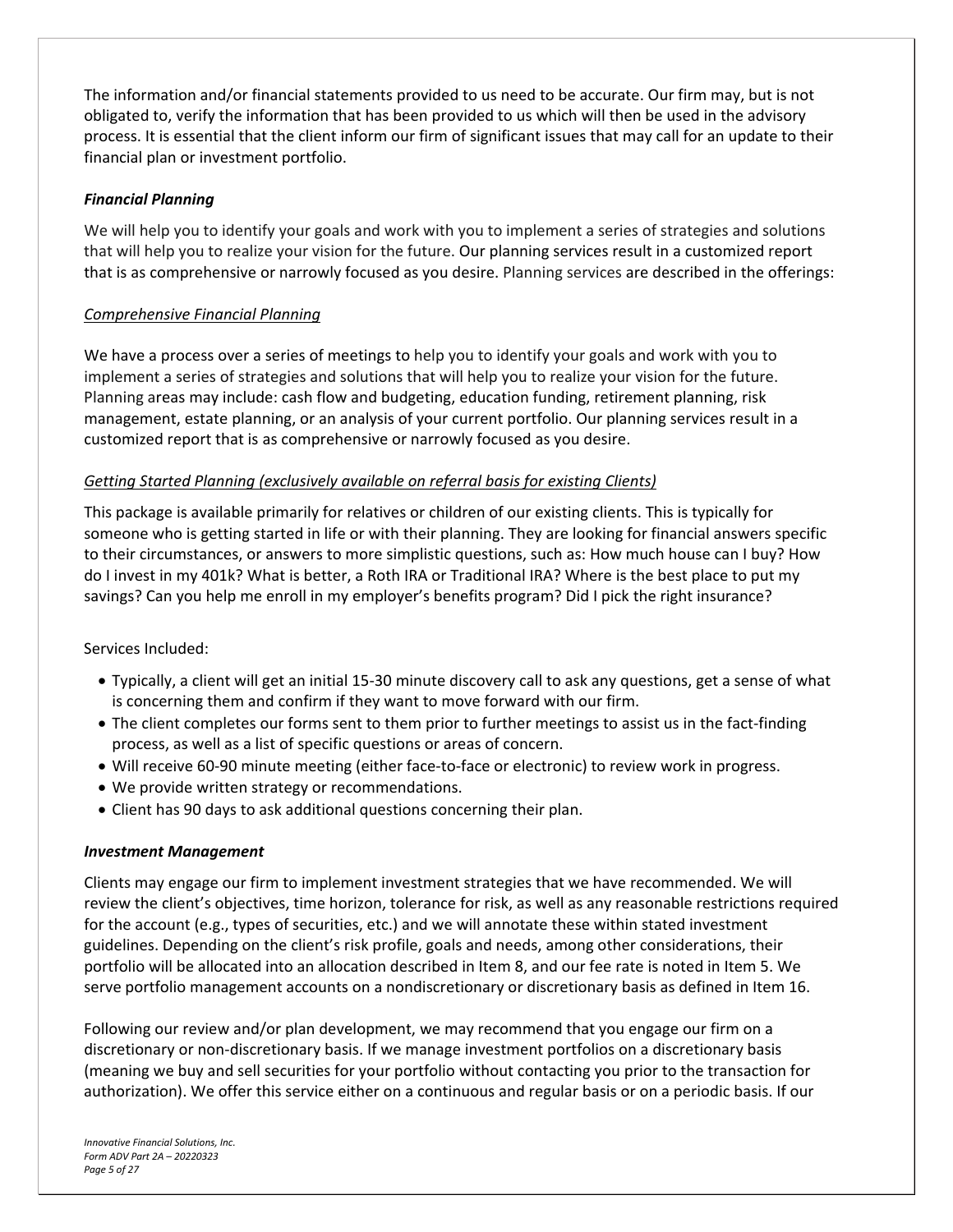portfolio management services are provided on a continuous basis, we will charge you an annual assetbased fee as noted in Item 5.

On a non‐discretionary basis, we may recommend that you engage an institutional investment manager to serve your portfolio. Prior to recommending a third-party investment manager, we will conduct what we believe to be an appropriate level of due diligence that includes ensuring the external investment manager is appropriately registered or notice‐filed within your state of residence.

Clients may be required to maintain a minimum account size to be eligible for these services, and certain third‐party investment managers may require a higher asset‐level to invest in their program. We will inform you in advance of investment manager's minimum criteria. Under this type of engagement, we will gather input from you about your financial situation, investment objectives, reasonable restrictions you may want to impose on the management of the account, and we will then provide this information to the investment manager to develop your portfolio. The investment manager will invest on behalf of a client account in accordance with the strategies set forth in their own disclosure documents which will be provided to you by our firm prior to your employing their strategies. The selected investment manager typically assumes discretionary authority over an account, and some of these programs may not be available for those clients who prefer an account to be managed under a nondiscretionary engagement or whom may have other unique account restrictions.

# *Educational Workshops*

We provide complimentary educational seminar sessions involving personal finance and investing. Topics may include issues related to general financial planning, educational funding, estate planning, retirement strategies, implications involving changes in marital status, and various other current economic or investment topics. Our workshops are educational in nature and do not involve the solicitation of insurance or investment products.

#### *Retirement Plan Services*

Our firm is available to assist retirement plan sponsors in understanding the scope of their duties and responsibilities, assist them with their investment options, and provide general advice and support during retirement plan group enrollment. We provide our plan services as a limited scope fiduciary per § 3(21) of the Employee Retirement Income Security Act of 1974 (ERISA). We do not serve as plan advisor pursuant to ERISA § 3(38), investment manager or plan administrator. Investment selection and rebalancing will be accomplished by plan participants on a self‐directed basis.

#### *Wrap Fee Programs*

Our firm does not sponsor or serve as a portfolio manager in an investment program involving wrapped (bundled) fees.

#### *Client Assets Under Management*

As of December 31, 2021, our firm had approximately \$89,507,448 of client reportable assets under our management on a discretionary basis and \$2,938,852 on a non-discretionary basis.<sup>1</sup>

<sup>1</sup> The term "assets under management" and rounding per the SEC's *General Instructions for Part 2 of Form ADV*.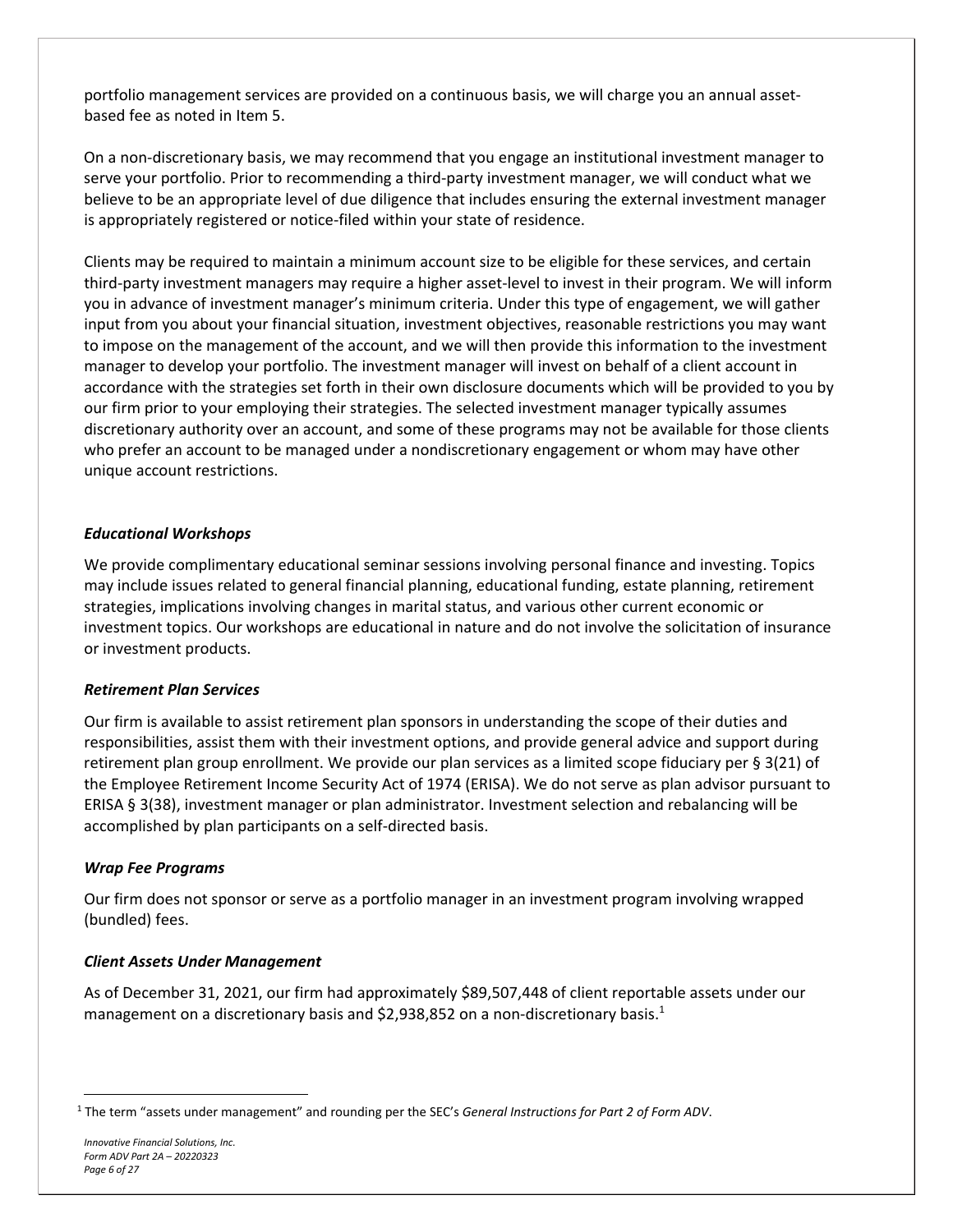#### *Retirement Plan Advice and Rollovers*

As a registered investment adviser, our firm is a fiduciary to every client, meaning that we are obligated to act in our clients' best interests at all times. In addition to our fiduciary status as an investment adviser firm, when our firm provides advice to retirement investors, such as advice on an employer‐sponsored retirement plan, Individual Retirement Account (IRA) or other qualified retirement plan, we may also be considered by the Department of Labor and the Internal Revenue Service to be acting as a fiduciary under Title I of ERISA and the Internal Revenue Code. These fiduciary obligations include requirements that we disclose our services and fees, conflicts of interest, and the reasons our recommendations are in the client's best interests.

After an analysis of the client's situation and plan documents, we will consider relevant factors including but not limited to the following:

- Alternatives to rolling the employer plan to an IRA, including leaving the money in an employer's retirement plan (if permitted); rolling the money to a new employer plan if available; or cashing out;
- The fees and expenses associated with both the employer's plan and the rollover IRA (or other alternatives such as noted above) and whether the employer current pays for some or all of the plan's expenses;
- The different levels of services and investments available under the employer plan and the rollover IRA, and other alternatives;
- Evidence that a rollover is the most appropriate choice in light of any additional costs and the resultant decrease in the client's returns;
- How withdrawals are treated under each alternative (*e.g*., penalties up to age 55 vs. 59‐1/2);
- Protection from creditors and legal judgments (unlimited vs. bankruptcy only; federal- and statespecific);
- Required minimum distributions;
- Tax implications of rolling shares of employer stock;
- The impact of economically significant investment features such as surrender schedules and index annuity cap and participation rates (such as in an employer‐sponsored 403(b) plan account);
- Any other relevant variables particular to the client's situation.

The client will be made aware of conflicts of interest including but not limited to whether our firm will profit from a recommendation through financial planning and/or investment management fees, and whether services we offer are already provided by or available through the current plan, potentially at no additional cost.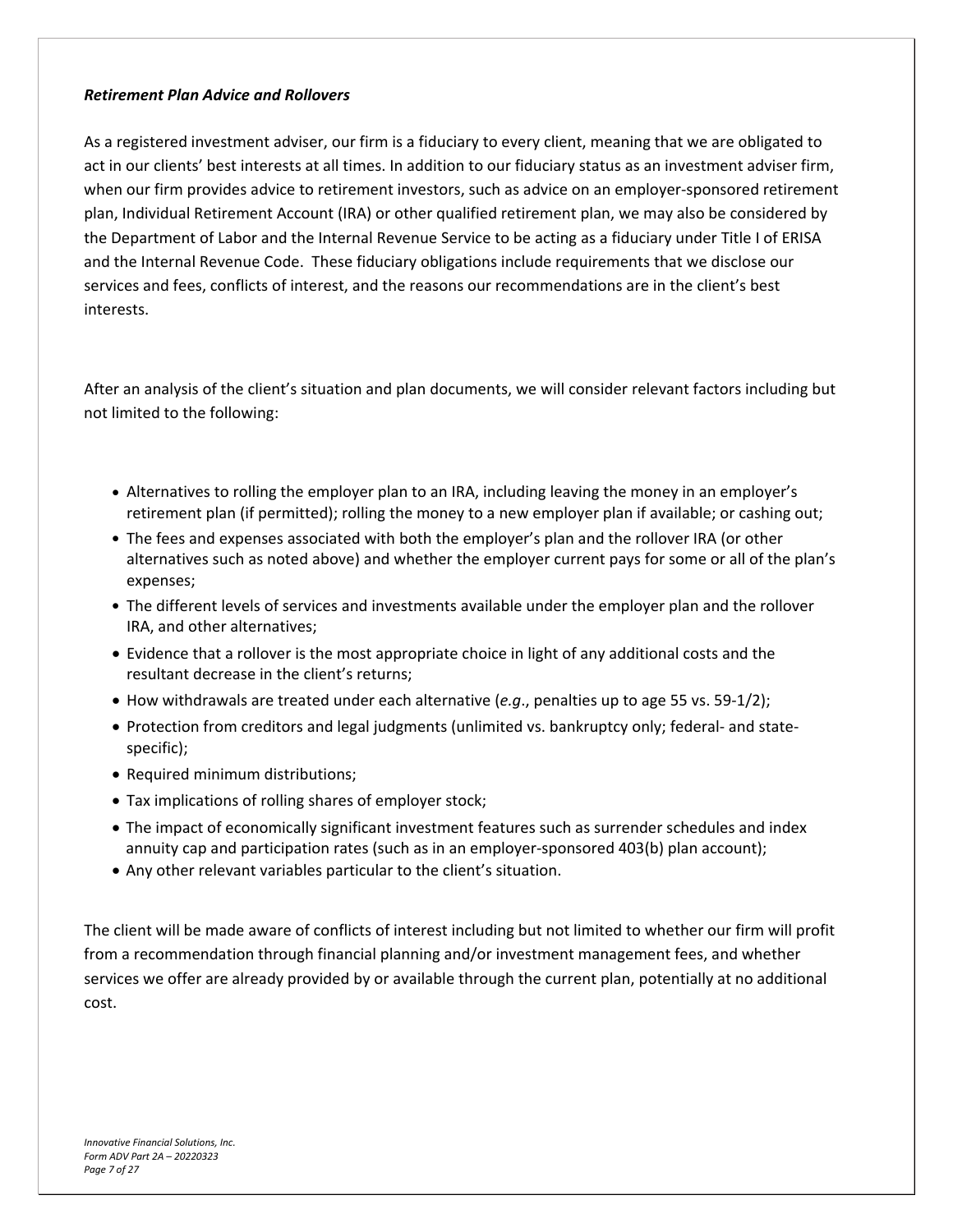#### **Item 5 ‐ Fees and Compensation**

Forms of payment are based on the types of services being provided, term of service, etc., and will be stated in your engagement agreement with our firm. Our published fees are negotiable, and we typically waive or discount our fee for firm associates, their family members, centers of influence and legacy accounts. Fees may be paid to our firm by check or draft from US‐based financial institutions. With your prior authorization payment may also be made by credit or debit card through a qualified, unaffiliated PCI compliant<sup>2</sup> thirdparty processor, or via withdrawal from your investment account held at your custodian of record. Our firm does not accept cash, money orders or similar forms of payment for its engagements.

#### *Financial Planning*

Our planning engagement clients are assessed fixed fees that range from \$1,000 to \$20,000. Our fee will take into consideration factors such as the complexity of your financial profile, the depth of services to be provided through the engagement, assets that comprise your overall portfolio, number of accounts comprising the portfolio, implementation of plan components via our firm or by the client, time involved in the engagement, among others. Since each client and their situation is unique, and certain plan components may weigh heavier than others, we do not offer nor would it be practical to provide a "menu of services" with correlating fees. A deposit of \$500 or one‐half of the quoted fee (whichever is greater) is required upon execution of our engagement agreement, and the remaining portion will be due upon invoice and concurrent with delivery of your plan.

Limited‐scope planning engagements are typically assessed an hourly fee. Our rate is \$360 per hour; billed in 15-minute, and partial increments will be treated as a whole increment. Prior to entering into an agreement with our firm, you will receive an estimate of the overall cost based on your requirements and the time involved. No deposit is required; payment in full is required at delivery of our invoice which coincides with the presentation of your plan. An hourly engagement lasting more than one month is billed at the end of each month for time incurred.

Engagements with our firm do not require that we collect fees from you of \$500 or more for our advisory services that we have agreed to perform six months or more into the future. The firm is charged with ensuring planning services are rendered prior to that deadline.

#### *Portfolio Management*

Investment accounts managed by our firm are assessed an annualized asset‐based fee that ranges from 0.65% to 1.60% (65 to 160 basis points). The fee is to be in advance of each quarter based upon the following fee schedule:

> First \$250,000 at 1.60% Next \$250,000 at 1.30% Next \$500,000 at 1.00% Next \$2,000,000 at 0.85% Next \$2,000,000 at 0.75% Over \$5,000,000 at 0.65%

(Fees are negotiable, however, at our discretion)

<sup>&</sup>lt;sup>2</sup> For an explanation of the term "PCI," who the PCI Security Standards Council is, as well as its comprehensive standards to enhance payment card data security, please go to https://www.pcisecuritystandards.org/security\_standards/index.php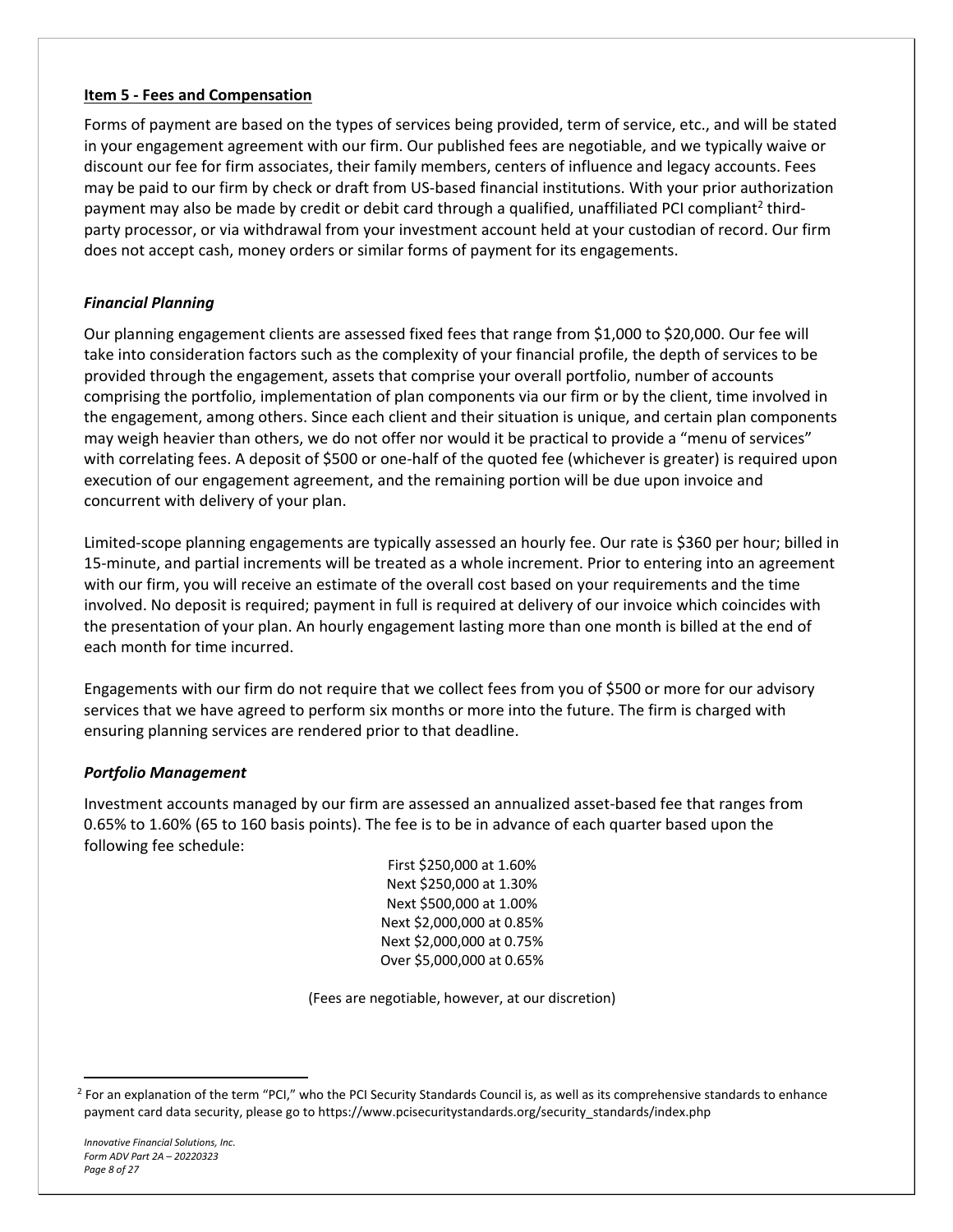Account fees, including debits and credits, will be noted on account statements that you receive from your account custodian on at least a quarterly basis if fees are debited from the account. The fee will be determined by the reporting account value as of the last market day of each quarter,<sup>3</sup> and in consonance with the statement you will receive from your custodian of record for the purpose of verifying the computation of our advisory fee. The fee is calculated by multiplying the quotient by the applicable number of basis points (one basis point equals 1/100 of one percent). The result is then divided by four to determine the quarterly fee.

In the rare absence of a reportable market value, our firm may seek a third‐party opinion from a recognized industry source (e.g., unaffiliated public accounting firm), and our clients may choose to separately seek such an opinion at their own expense as to the valuation of "hard-to-price" securities if necessary.

The first billing cycle will begin once the client agreement is executed and account assets have settled into your separately identifiable account held by your custodian of record. Fees for partial quarters will be prorated based on the remaining days in the reporting period in which the firm services the account. Your written authorization is required in order for the custodian of record to deduct advisory fees from your account. By signing our firm's engagement agreement, as well as the custodian account opening documents, you will be authorizing the custodian to withdraw advisory fees, any custodial fees, and any transactional fees from your account. The custodian will remit our fees directly to our firm. Fees deducted from your account will be noted on statements that you will receive directly from your custodian of record.<sup>4</sup> We encourage you to verify the accuracy of fee calculations; the custodian does not verify the accuracy of advisory fee assessments.

Alternatively, you may request to directly pay our advisory firm its portfolio management fee in lieu of having the advisory fee withdrawn from your investment account. Our valuation assessment will remain the same as described above, and the client's direct payment must be received by our firm within 15 days of our invoice. The invoice will include the total fee assessed, covered time period, calculation formula utilized, and reference to the assets under management in which the fee had been based.

# *Third‐Party Investment Managers*

Each third‐party investment manager program has a stated fee range that will be described through the use of that manager's Form ADV Part 2A disclosure documents and prior to the selection of that manager. Third‐ party investment management services are assessed an annualized asset‐based fee that ranges from 0.80% to 1.95% (80 to 195 basis points). The fee is to be paid quarterly either in advance or arrears as determined by the selected third‐party investment manager. Our firm will receive a portion of the total fee assessed, ranging from 0.50% to 1.50% (50 to 150 basis points) for our continued consultation, which we will describe in our engagement agreement. Account fees, including debits and credits, will be noted on account statements that you receive from your account custodian on at least a quarterly basis if fees are debited from the account. We encourage you to verify the accuracy of fee calculations; the custodian may not verify the accuracy of third‐party manager fees. Note that we are not directly involved in the billing process of third‐party management accounts.

Your written authorization will be required in order for the custodian of record to deduct advisory fees from your investment account. By signing the custodian of record's account documents, you will be authorizing the withdrawal of program fees from your account. The withdrawal of these fees will be accomplished by

<sup>&</sup>lt;sup>3</sup> Accounts maintained at a mutual fund company are billed based on the account's average daily balance each quarter.

<sup>4</sup> Periodic account value variances between the firm's invoice and custodian statement (beyond the firm's control) may occur due to late trade settlement, dividend distribution, etc., requiring adjusted transaction reporting from the custodian of record.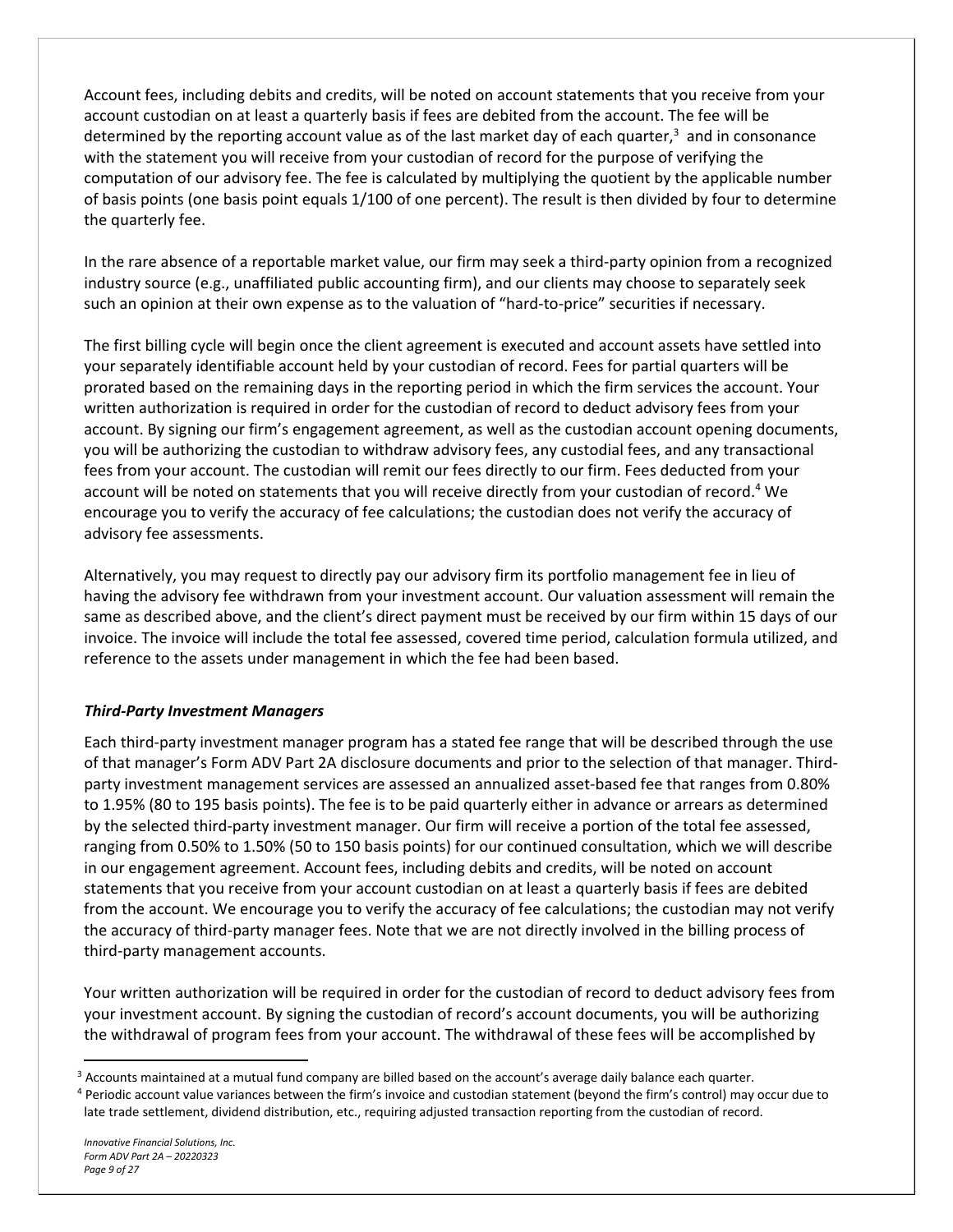the custodian of record. Our portion of the advisory fee will be remitted directly to our firm via the third‐ party investment manager. Note that most third‐party managers do not accommodate direct payment requests.

#### *Educational Workshops*

Workshops sessions are complimentary; no fee is assessed.

# *Retirement Plan Services*

Whether plan assets are maintained at a custodian recommended by our firm or via a third-party investment manager engagement, employer‐sponsored retirement plans are assessed an asset‐based fee of 0.75% (75 basis points) that is paid in arrears on a quarterly basis, although some third-party investment managers may require an advance fee as determined by the third-party investment manager. The fee is calculated at quarter-end by multiplying the quotient by the applicable number of basis points (one basis point equals 1/100 of one percent). The result is then divided by 4 to determine the quarterly fee.

The first billing cycle will begin once the engagement agreement is executed with our firm and plan assets have settled into plan account(s) held by the designated custodian of record. Advisory fees for partial quarters will be prorated based on the remaining days in the initial period.

Written authorization is required in order for the custodian of record or plan administrator to deduct advisory fees from an account. By signing our firm's engagement agreement, the plan sponsor or plan participant will be authorizing our advisory fee deduction. In addition, the custodian's account opening documents will be executed by the plan sponsor or plan participant authorizing the custodian or plan administrator to withdraw advisory fees, any custodial fees, and any transactional fees from an account. The custodian or plan administrator will remit our fees directly to our firm. Deducted fees and charges will be noted on account statements that are received from the custodian of record or plan administrator. We encourage account holders to verify the accuracy of fee calculations; the account custodian does not verify the accuracy of advisory fees. Requests for direct payment of plan services fees are not accommodated.

#### *Additional Client Fees*

Any transactional or service fees (sometimes termed *brokerage fees*), individual retirement account fees, qualified retirement plan fees, account termination fees, or wire transfer fees will be borne by the account holder per the separate fee schedule from their custodian of record and/or retirement plan recordkeeper. Advisory fees paid by our clients to our firm for our services are separate from any of these fees or other similar charges. In addition, our advisory fees are separate from any internal fees or charges a client may pay involving mutual funds, exchange‐traded funds (ETFs), exchange‐traded notes (ETNs), or other similar investments. Additional information about our fees in relationship to our brokerage and operational practices are noted in Items 10 and 12 of this document.

Per annum interest at the current statutory rate based on the state in which the client resides may be assessed on fee balances due more than 30 days, and we may refer past due accounts to collections or legal counsel for processing. We reserve the right to suspend some or all services once an account is deemed past due.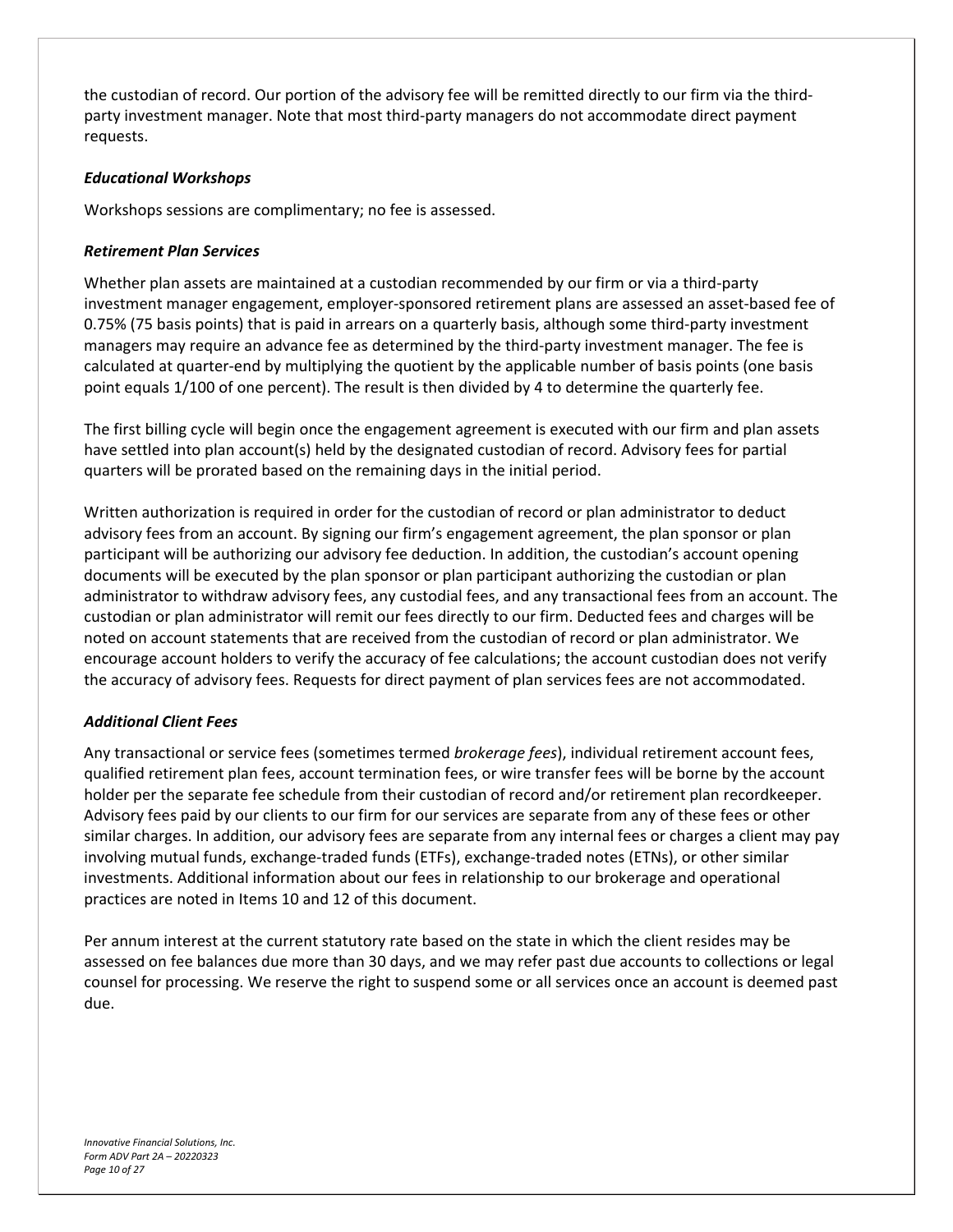#### *External Compensation involving Securities Transactions*

Our firm does not charge or receive a commission or a mark‐up on securities transactions, nor will the firm or an associate be paid a commission on the purchase of a securities holding that is recommended to a client. We do not receive "trailer" or SEC Rule 12b‐1 fees from an investment company that may be recommended to a client. Fees charged by such issuers are detailed in prospectuses or product descriptions and interested our clients are encouraged to read these documents before investing. Our firm and its associates receive none of these described or similar fees or charges.

When there is the potential for the receipt of a commission and other similar compensation via an insurance product transaction (e.g., purchase of a fixed annuity, life insurance policy, etc.), an associate of our firm that is licensed as an insurance agent has an incentive to make such a recommendation based on the compensation they may receive rather than a client's needs. Our advisory firm and its associates take their responsibilities seriously and only intend to recommend investments, insurance or advisory services we believe appropriate for each client. Please refer to Items 10 and 11 of this firm brochure, in addition to Item 4 of an associate's brochure supplement for details.

Our clients retain the right to purchase recommended or similar investments through a provider of their choice. Note that many third‐party investment managers do not make themselves directly available to the public.

#### *Termination of Services*

Either party has the right to terminate the engagement agreement at any time by communicating the intent to terminate in writing to the other party. The effective date of the termination shall be the date the termination is received by the other party, unless the termination states a later date, in which case the later date specified by the party which is terminating shall be the effective date. Our firm will not be responsible for investment allocation, advice or transactional services, except limited closing transactions, after the effective date of termination. Upon termination and when appropriate, our firm will inform the custodian of record, plan administrator and/or third-party investment manager that the relationship between the firm and the client has been terminated.

If a client did not receive our Form ADV Part 2 brochure at least 48 hours prior to entering into the firm's agreement, then that client will have the right to terminate the engagement without fee or penalty within five business days after entering into the agreement. If a client terminates a financial planning service after this five‐day period, the client will be assessed fees at the firm's current hourly rate for any time incurred in the preparation of the client's analysis or plan. Portfolio management, third-party investment management and retirement plan clients who terminate our agreement will be assessed fees on a per day prorated basis for services incurred from either (*i*) as a new client, and after the five‐day rescission period, the date of the firm's receipt of the written notice of termination, or (*ii*) all other accounts, the last billing period up to and including the date of the firm's physical or constructive receipt of written termination notice. If we are unable to deduct our fees from the client's account at the custodian of record, then our earned fees will be due upon the client's receipt of our invoice.

Our firm will return any prepaid, unearned fees within 30 days of the firm's receipt of termination notice. Our return of payment to a client for our financial planning services will be completed via check from our firm's US-based financial institution, and we will coordinate remuneration of any asset-based fees to the account holder's investment account via their custodian of record. The return of advisory fees will never involve a personal check, cash or money order from our firm or from an associate of our firm.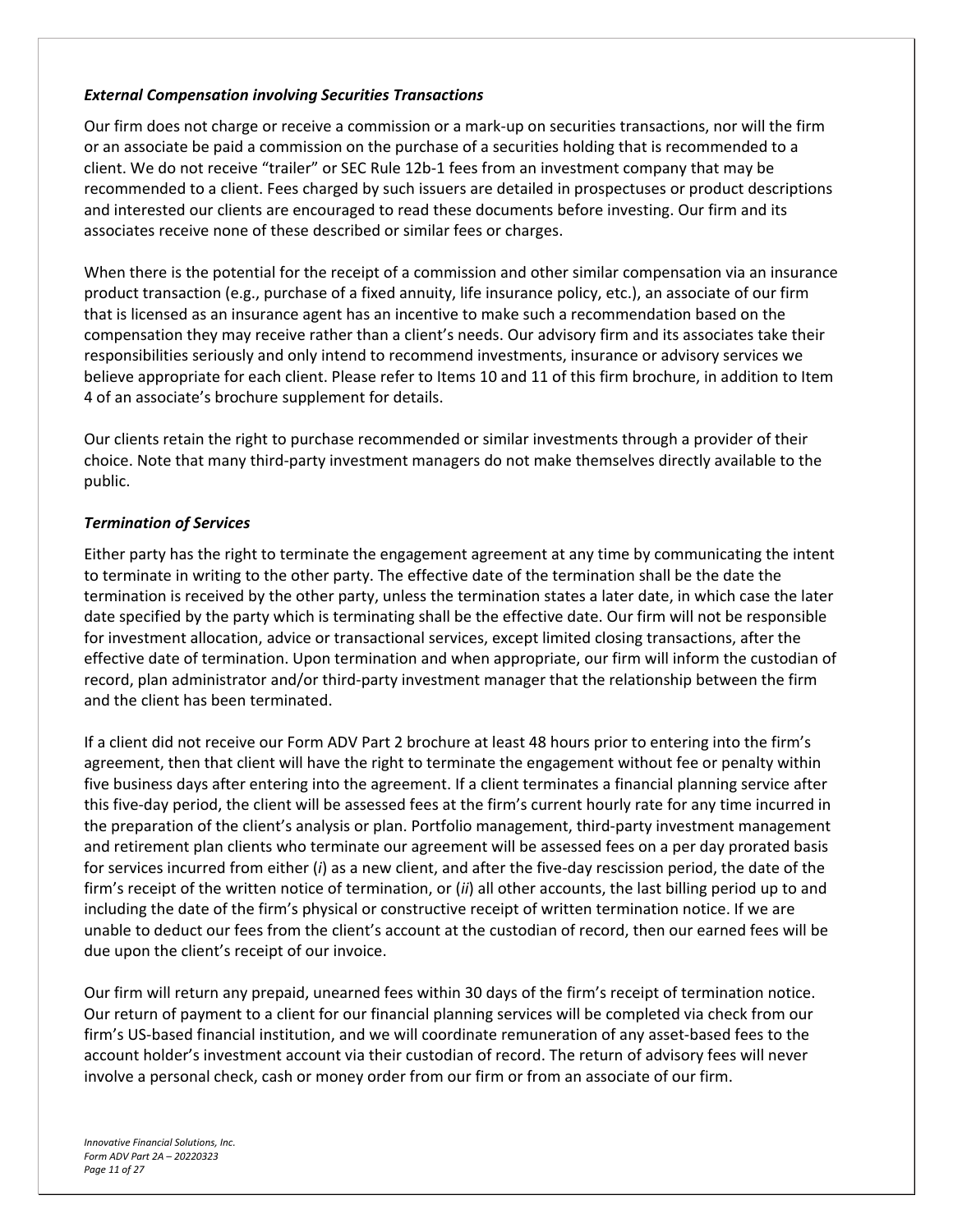# **Item 6 ‐ Performance‐Based Fees and Side‐By‐Side Management**

Our advisory fees will not be based on a share of capital gains or capital appreciation (growth) of any portion of managed funds, also known as performance‐based fees. Our fees will not be based on side‐by‐side management, which refers to a firm simultaneously managing accounts that do pay performance‐based fees (such as a hedge fund) and those that do not.

# **Item 7 ‐ Types of Clients**

Innovative Financial Solutions, Inc. provides its services to individuals and high net worth individuals, small businesses and their retirement plans. Our firm does not require minimum income, asset levels or other similar preconditions for its engagements. We will inform our clients in advance about any minimum account requirements involving external investment managers' services. We reserve the right to decline services to any prospective client for any nondiscriminatory reason.

#### **Item 8 ‐ Methods of Analysis, Investment Strategies and Risk of Loss**

#### *Methods of Analysis*

Our firm utilizes fundamental analyses; we evaluate various economic factors including interest rates, the current state of the economy, or the future growth of an industry sector. Our research is often drawn from sources that include financial periodicals, research reports from economists and other industry professionals, as well as regulatory filings (i.e., prospectus, financial filings, etc.).

#### *Investment Strategy*

We recognize that each client's needs and goals are different; subsequently, portfolio strategies and underlying investment vehicles may vary. Portfolios may contain a broad range of mutual funds or ETFs, individual equities and fixed income securities, master limited partnerships and direct participation programs. The following paragraphs note strategies common to our clients' portfolios:

#### *Active Portfolio Management*

An investment manager engaging in an active portfolio management strategy believes it is possible to create a profit from identifying or leveraging mispriced securities, or producing similar returns with less risk, or producing returns greater than a stated benchmark, such as a well‐ known index. For example, a large cap stock<sup>5</sup> fund manager might attempt to outperform the Standard & Poor's 500 Index by purchasing underpriced stocks or derivative instruments representing these positions. An active management strategy may attempt to preserve capital during times of high risk through the use of cash and cash equivalents, and the percentage of account holdings invested in the market may vary substantially based on what they believe is the prevailing risk in the market. If it is felt that risk in the stock market is low, a portfolio manager

<sup>&</sup>lt;sup>5</sup> Market capitalization ("cap") assists investors in understanding the relative size of a company versus another. It aids in measuring the worth of a company in the open market and the market's perception of its future since it reflects what investors may be willing to pay for the company's stock. Examples include:

<sup>●</sup> Large-Cap – Established companies with market values of \$10 billion or more; reputations for producing quality goods and services; history of consistent dividend payments and steady growth.

<sup>•</sup> Mid-Cap – Companies with market values between \$2 billion and \$10 billion; established companies in industries experiencing or expected to experience rapid growth, and increasing market share and/or improving competitiveness.

<sup>●</sup> Small-Cap – Newer companies with market values of \$300 million to \$2 billion; typically serving niche markets or emerging industries. Aggressive risk category investment; may be impacted by economic downturn, vulnerable to competition and uncertainties of their market.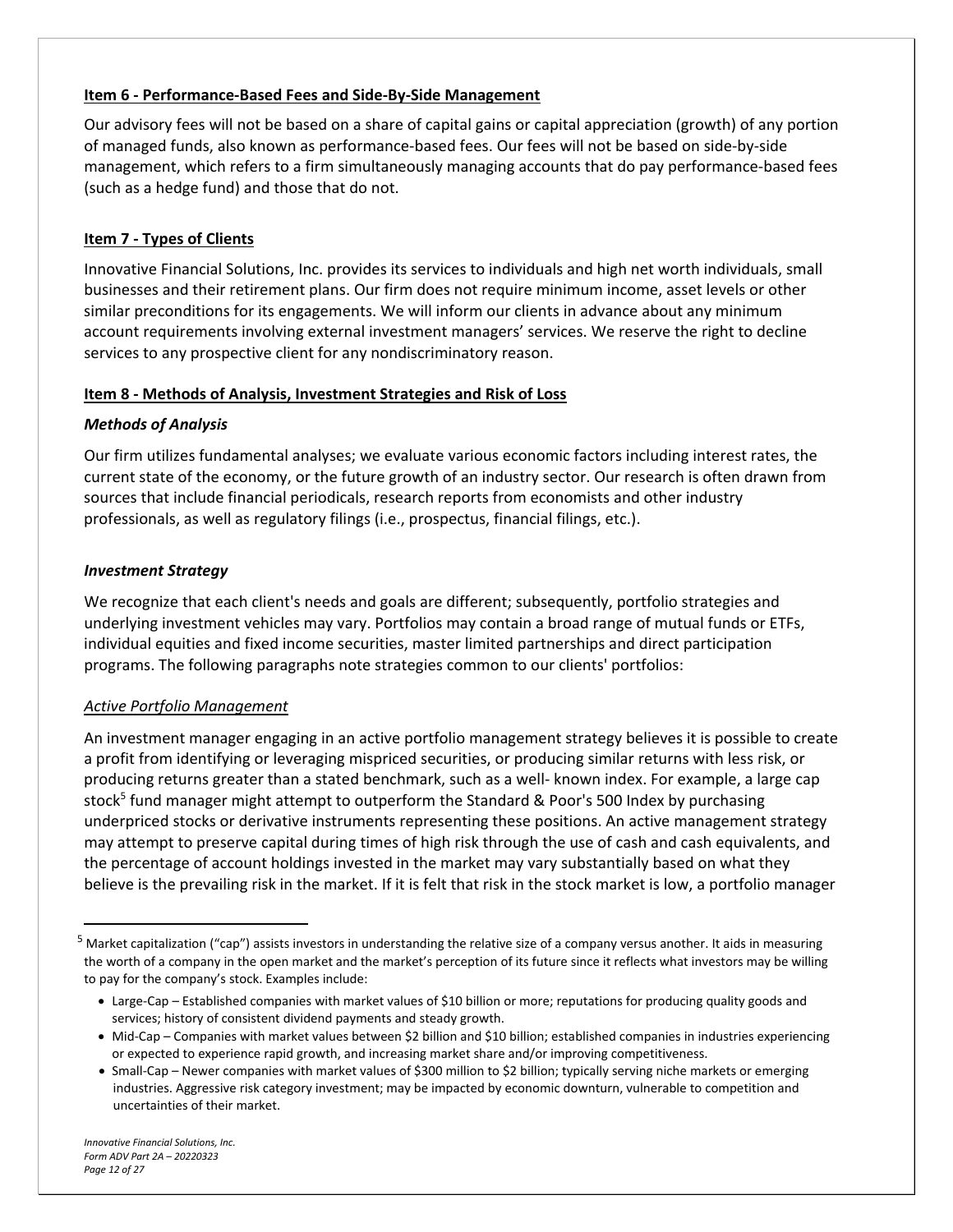may increase exposure to equities to attempt to take advantage of growth opportunities. When risk in the stock market is considered high, all or a portion of the portfolio's equity exposure may be moved to more stable short-term fixed income instruments and cash equivalent alternatives in order to preserve capital.

# *Core + Satellite Strategy*

Core + Satellite investment strategy blends passive and active investing, where passive investments are used as the basis or "core" of a portfolio and actively‐managed investments are added as "satellite" positions. The portfolio core holdings are indexed to potentially more efficient asset classes, while outlying selections are generally limited to active holdings in an attempt to outperform a particular category (sector), or a selection of particular positions to increase core diversification, or to improve portfolio performance. For example, the core of a portfolio may be built with index funds or ETFs; satellite holdings would include active investments (e.g., equities) with unique strategies that are believed capable of adding value beyond a stated benchmark over a full market cycle.

# *Modern Portfolio Theory*

Modern Portfolio Theory is oriented toward reducing risk by diversifying among an extensive range of asset classes such as domestic and international equities, fixed‐income securities, and real estate. Portfolios constructed under this theory may be tilted to have a greater exposure toward a specific market capitalization, value stocks,<sup>6</sup> or highly profitable stocks in an effort to capture risk premiums historically associated with those asset classes.

*Passive Portfolio Management*

Passive investing does not employ market timing or stock selection methods of investing but rather a long term, buy‐and‐hold strategy with periodic rebalancing of the account to minimize risk exposure.

#### *Risk of Loss*

Our firm believes its strategies and investment recommendations are designed to produce the appropriate potential return for the given level of risk; however, there is no guarantee that a planning goal or investment objective will be achieved. Past performance is not necessarily indicative of future results. Investing in securities involves risk of loss that clients should be prepared to bear. While the following list is not exhaustive, we provide some examples of such risk in the following paragraphs, and we believe it is important that our clients review and consider each prior to investing.

#### *Active Portfolio Management*

A portfolio that employs active management strategies may outperform or underperform various benchmarks or other strategies. In an effort to meet or surpass these benchmarks, active portfolio management may require more frequent trading or "turnover." This may result in shorter holding periods, higher transactional costs and/or taxable events generally borne by the client, thereby potentially reducing or negating certain benefits of active asset management.

#### *Company Risk*

When investing in securities, such as stocks, there is always a certain level of company or industry‐specific risk that is inherent in each company or issuer. There is the risk that the company will perform poorly or

<sup>6</sup> Value investing involves buying above-average stocks at below-average prices. Conversely, when a holding is considered overpriced, it becomes a candidate to be sold.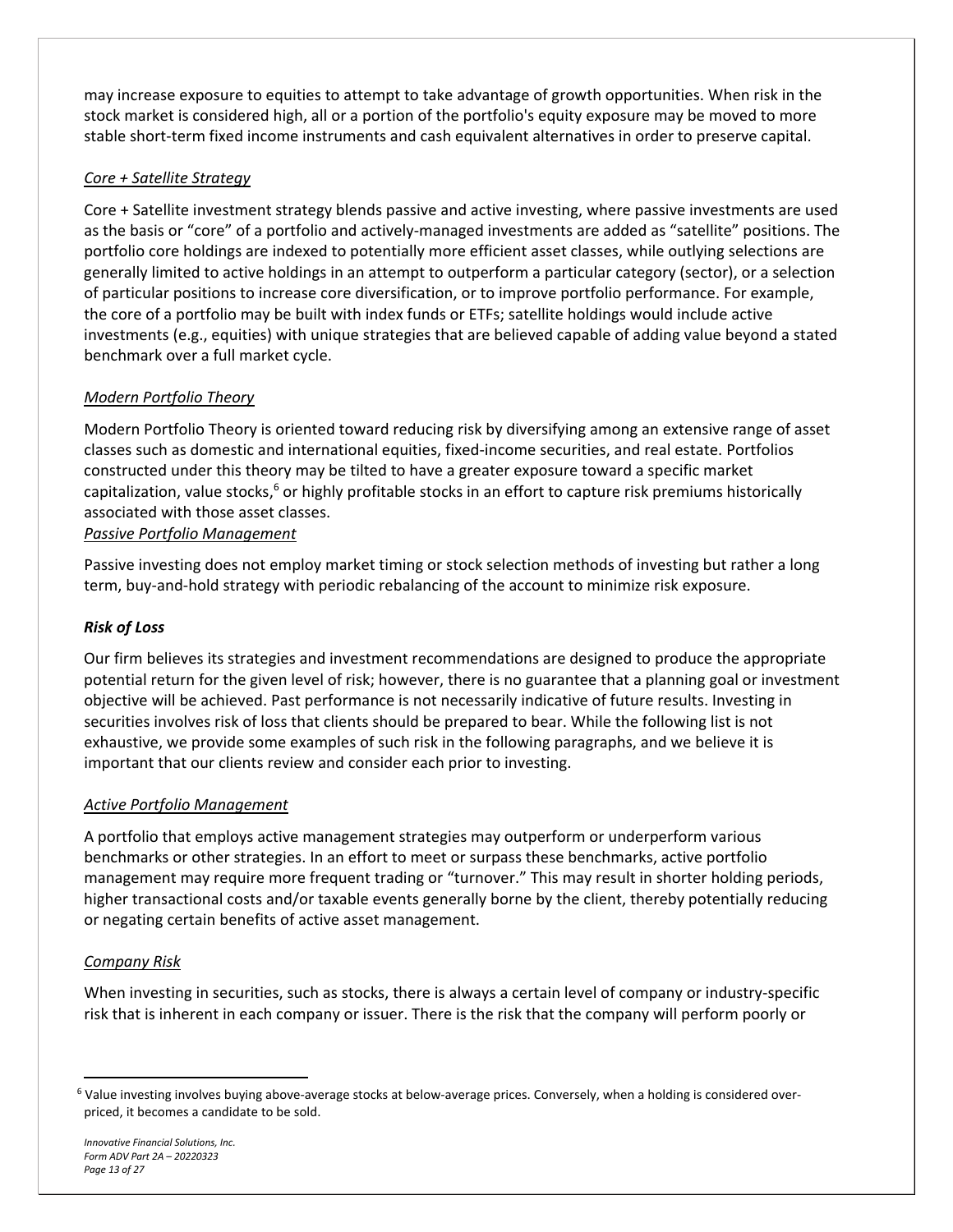have its value reduced based on factors specific to the company or its industry. This is also referred to as *unsystematic risk* and can be reduced or mitigated through diversification.

# *Core + Satellite Strategies*

Strategies involving Core + Satellite investing may have the potential to be affected by "active risk" (or "tracking error risk"), which might be defined as a deviation from a stated benchmark. Since the core portfolio attempts to closely replicate a stated benchmark, the source of the tracking error or deviation may come from a satellite portfolio or position, or from a "sample" or "optimized" index fund or ETF that may not as closely align the stated benchmark.

# *Currency Risk*

The risk of loss from fluctuating foreign exchange rates when a portfolio has exposure to foreign currency or in foreign currency traded investments is known as currency risk.

# *Equity (Stock) Risk*

Common stocks are susceptible to general stock market fluctuations and to volatile increases or decreases in value as market confidence in and perceptions of their issuers change. If an investor held common stock or common stock equivalents of any given issuer, they may be exposed to greater risk than if they held preferred stocks and debt obligations of the issuer.

Preferred stocks can be affected by interest rate and liquidity risks (described in adjacent paragraphs). Also note that their dividend payment is not guaranteed; some are subject to a call provision, meaning the issuer can redeem its preferred shares on demand, and usually when interest rates have fallen.

#### *Failure to Implement*

Our clients have the right to accept or reject any or all our recommendations. While an advisory firm cannot guarantee future performance, a plan will not succeed if it is not implemented. Clients who choose not to take the steps recommended in their plan may face an increased risk that their stated goals and objectives will not be achieved.

#### *Financial Risk*

Excessive borrowing to finance a business operation increases profitability risk because the company must meet the terms of its obligations in good times and bad. During periods of financial stress, the inability to meet loan obligations may result in bankruptcy and/or a declining market value.

#### *Fixed Income Risks*

Various forms of fixed income instruments, such as bonds, money market or bond funds may be affected by various forms of risk, including:

 *Credit Risk* ‐ The potential risk that an issuer would be unable to pay scheduled interest or repay principal at maturity, sometimes referred to as "default risk." Credit risk may also occur when an issuer's ability to make payments of principal and interest when due is interrupted. This may result in a negative impact on all forms of debt instruments, as well as funds or ETF share values that hold these issues. Bondholders are creditors of an issuer and have priority to assets before equity holders (e.g., stockholders) when receiving a payout from liquidation or restructuring. When defaults occur due to bankruptcy, the type of bond held will determine seniority of payment.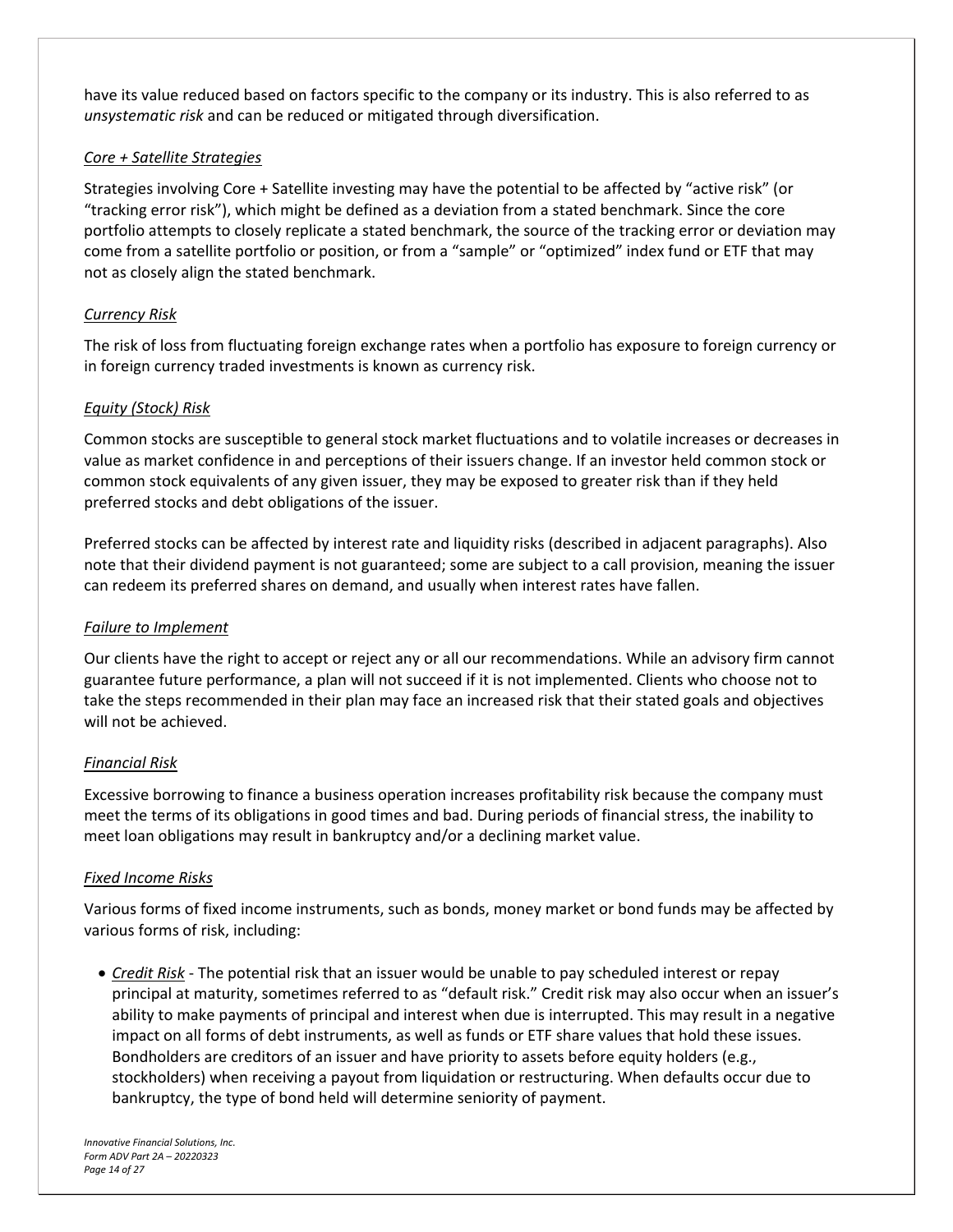- *Interest Rate Risk* ‐ The risk that the value of the fixed income holding will decrease because of an increase in interest rates.
- *Reinvestment Risk* ‐ With declining interest rates, investors may have to reinvest interest income or principal at a lower rate.

#### *Fundamental Analysis*

The challenge involving fundamental analyses is that information obtained may be incorrect; the analysis may not provide an accurate estimate of earnings, which may be the basis for a security's value. If a security's price adjusts rapidly to new information, a fundamental analysis may result in unfavorable performance.

#### *Inflation Risk*

Also called *purchasing power risk*, is the chance that the cash flows from an investment won't be worth as much in the future because of changes in purchasing power due to inflation.

#### *Liquidity Risk*

Liquidity risk is the inability to readily buy or sell an investment for a price close to the true underlying value of the asset due to a lack of buyers or sellers. While certain types of fixed income are generally liquid (e.g., bonds), there are risks which may occur such as when an issue trading in any given period does not readily support buys and sells at an efficient price. Conversely, when trading volume is high, there is also a risk of not being able to purchase a particular issue at the desired price.

#### *Market Risk*

This is also called systematic risk. In cases where markets are under extreme duress, many securities lose their ability to provide diversification benefits.

#### *Master Limited Partnerships/Direct Participation Programs*

Investing in MLPs and DPPs involve risks related to investing in their underlying assets, as well as the risks associated with pooled investment vehicles (certain pooled investments may be less regulated than others). In addition, MLPs that concentrate in a particular industry or a particular geographic region are subject to risks associated with the specific industry or region. A potential benefit derived from a MLP or DPP is also dependent on their being treated as a partnership for federal income tax purposes; if part or all of the MLP/DPP is not, it may have potential adverse tax effects on a portfolio.

#### *Mutual Fund and ETF Risks*

The risk of owning mutual funds and ETFs reflect their underlying securities (e.g., stocks, bonds, derivatives, etc.). These forms of securities typically carry additional expenses based on their share of operating expenses and certain brokerage fees, which may result in the potential duplication of certain fees. Certain ETFs and indexed funds have the potential to be affected by "active risk;" a deviation from its stated index (e.g., S&P 500).

While many ETFs and index mutual funds are known for their potential tax-efficiency and higher "qualified" dividend income" (QDI) percentages, there are asset classes within these investment vehicles or holding periods within that may not benefit. Shorter holding periods, as well as commodities and currencies (that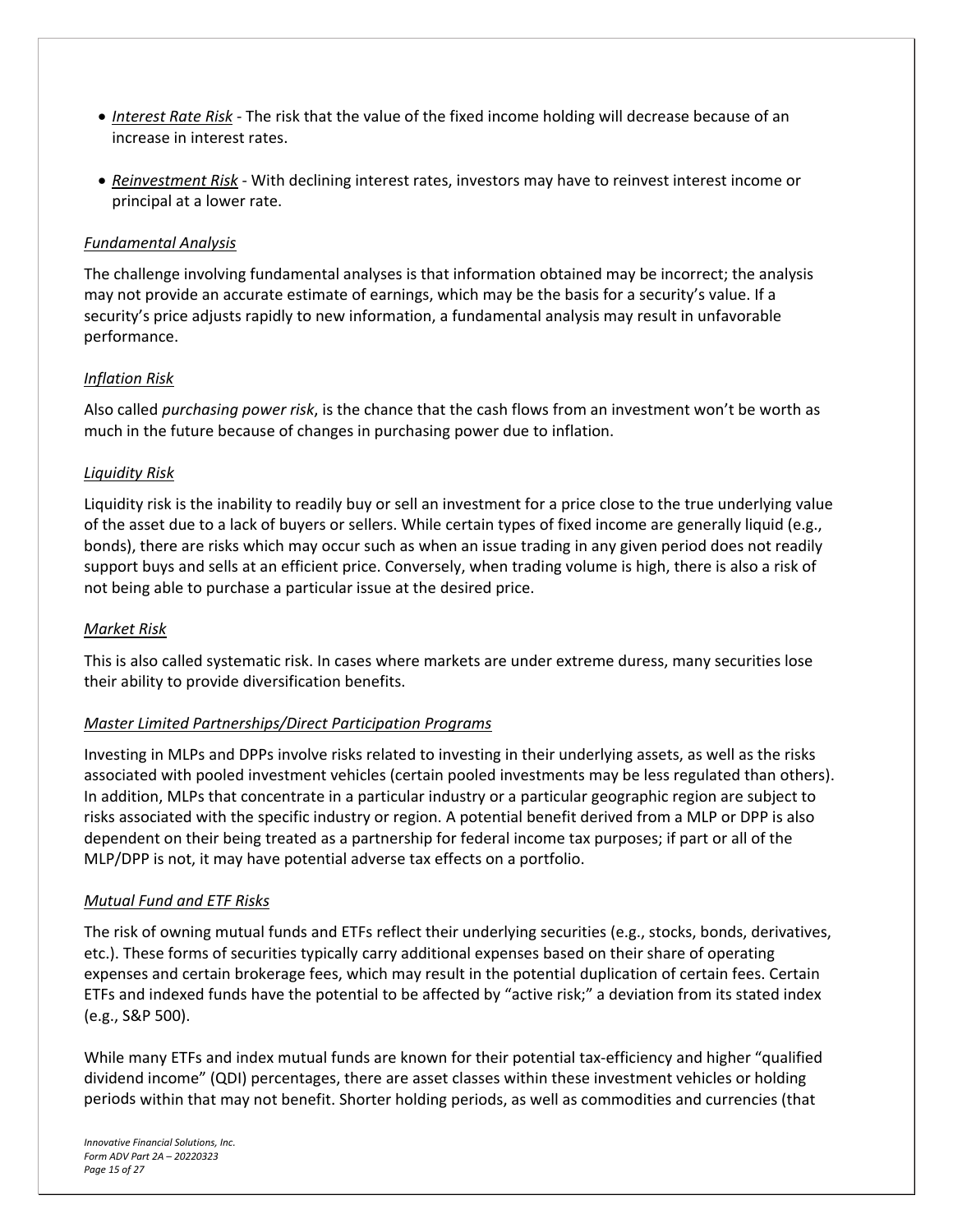may be a holding within an ETF or mutual fund), may be considered "non-qualified" under certain tax code provisions. A holding's QDI will be considered when tax‐efficiency is an important aspect of the client's portfolio.

Leveraged and/or inverse ETFs attempt to achieve multiples of the performance of an index or benchmark through the opposite (inverse) of the performance of the tracked index or benchmark. This strategy attempts to profit from, or hedge exposures to, downward drifting markets. There is risk involving this strategy and part of the concern is based on the fact that leveraged and inverse exchange traded funds "reset" daily, which means they are designed to achieve their stated objectives on a *daily basis.* It is due to the compounding effect of daily adjustments that ETF performance over longer periods of time can differ significantly from the performance (or inverse of the performance) of an underlying index or benchmark during the same period. This effect is potentially magnified during volatile markets. If effects contrary to the ETF strategy occur, losses may be significant; therefore, leveraged and/or inverse ETFs will be considered for portfolios either properly hedged or for clients able to sustain potentially higher risks. Leveraged and inverse ETFs will not be recommended for portfolios where a "buy‐and‐hold" philosophy is important.

# *Passive Management*

A passive portfolio has the risk of generating lower‐than‐expected returns due to its broad diversification when compared to a portfolio more narrowly focused.

# *Political Risk*

The risk of financial and market loss because of political decisions or disruptions in a particular country or region, and may also be known as "geopolitical risk."

#### *Research Data*

When research and analyses are based on commercially available software, rating services, general market and financial information, or due diligence reviews, a firm is relying on the accuracy and validity of the information or capabilities provided by selected vendors, rating services, market data, and the issuers themselves. While our firm makes every effort to determine the accuracy of the information received, we cannot predict the outcome of events or actions taken or not taken, or the validity of all information researched or provided which may or may not affect the advice on or investment management of an account.

#### *Sequence of Return Risk*

The risk of receiving lower or negative returns early in a period when withdrawals are made from an individual's underlying investments.

#### *Third‐Party Investment Managers*

We will review with the client the Form ADV Part 2A of any recommended third-party investment manager to ensure the client is familiar with the investment strategy and types of investment vehicles they employ so that they align with the client's investment objectives, as well as discuss the risks these may impose on the account.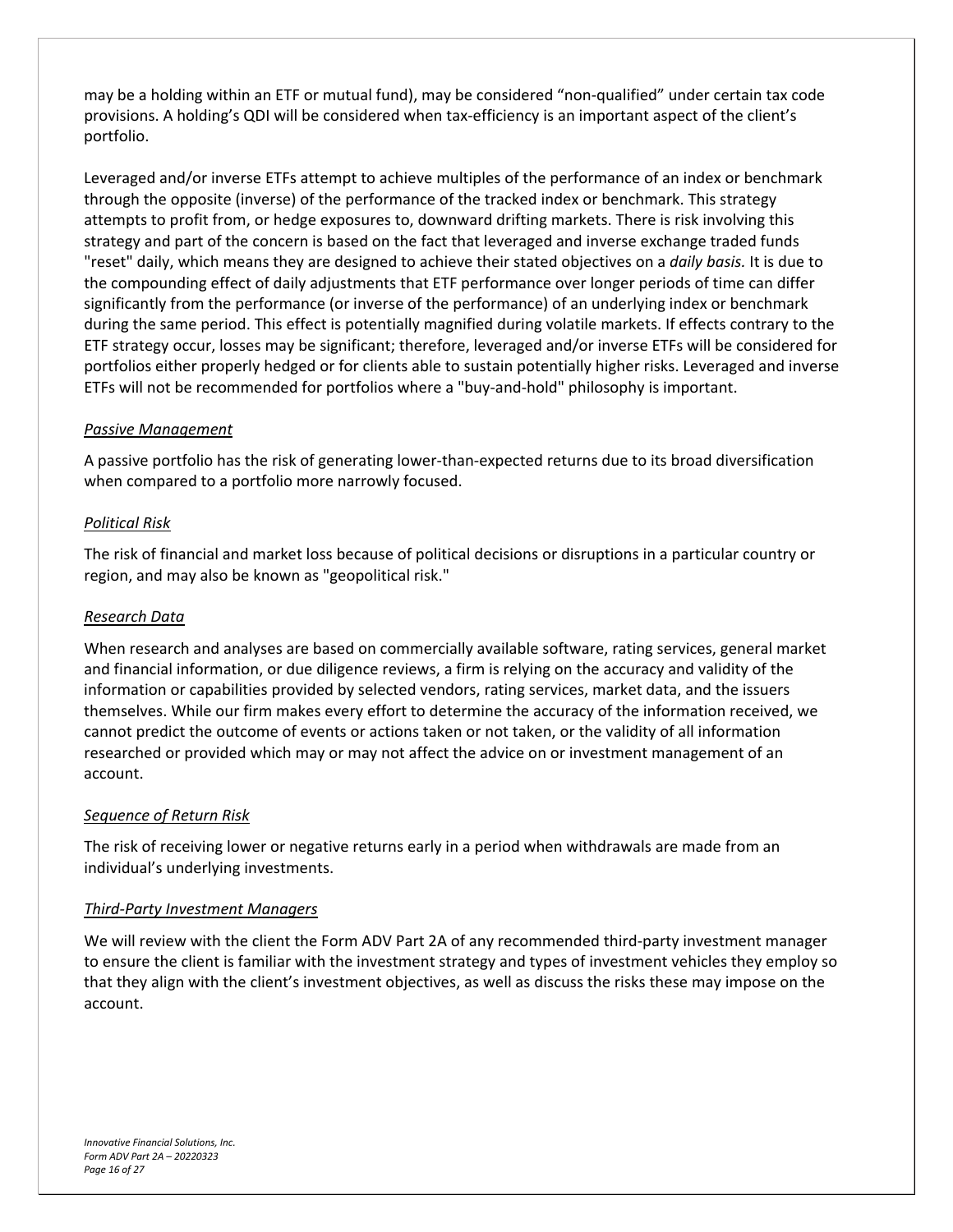#### **Item 9 ‐ Disciplinary Information**

Neither the firm nor its management has been involved in a material criminal or civil action in a domestic, foreign or military jurisdiction, an administrative enforcement action, or self‐regulatory organization proceeding.

#### **Item 10 ‐ Other Financial Industry Activities and Affiliations**

Firm policies require associated person to conduct business activities in a manner that avoids conflicts of interest between the firm and its clients, or that may be contrary to law. Our firm will provide disclosure to clients prior to and throughout the term of an engagement regarding any conflicts of interest involving its business relationships that might reasonably compromise its impartiality or independence.

Our firm and its management are not registered nor have an application pending to register as a Financial Industry Regulatory Authority (FINRA) or National Futures Association (NFA) member firm or associated person of such a firm. We are not required to be registered with such entities, nor do they supervise our firm, its activities or our associates. Neither the firm nor its management is or has a material relationship with any of the following types of entities:

- an accounting firm or accountant
- another financial planning firm
- bank, credit union or thrift institution, or their separately identifiable department or division
- lawyer or law firm
- pension consultant (other than our own services)
- real estate broker, dealer or advisor
- sponsor or syndicator of limited partnerships
- trust company
- an issuer of a security that includes an investment company or other pooled investment vehicle, such as a mutual fund, closed‐end investment company, unit investment trust, private investment company or "hedge fund," or offshore fund (except as identified in Item 12 of this brochure)

As referenced in Item 4 of this brochure, we provide recommendation to pre‐screened, third‐party investment managers (who are also required to be registered as investment advisors) to service part of or the entire client portfolio, and in which both firms inevitably receive a portion of the advisory fee paid by the client as described in Item 5. The potential exists for clients' fees assessed via a third-party investment manager engagement to be higher than had a client obtained those services directly from that investment manager. As stated in Item 5, each client has the right to purchase recommended or similar investment through a service provider of their choice, and that third‐party external investment managers may not be available to self‐directed investors.

Mr. Telidis is a licensed insurance agent, appointed with various unaffiliated insurance carriers, and may earn commissions and renewal income if a client purchases an insurance or fixed annuity contract via this service as an insurance agent. Further information with regard to this other activity may be in his accompanying Form ADV Part 2B brochure supplement. Whether he is serving a client in one or more capacities, he will disclose in advance how he is compensated and if there is a conflict of interest involving any advice or service provided.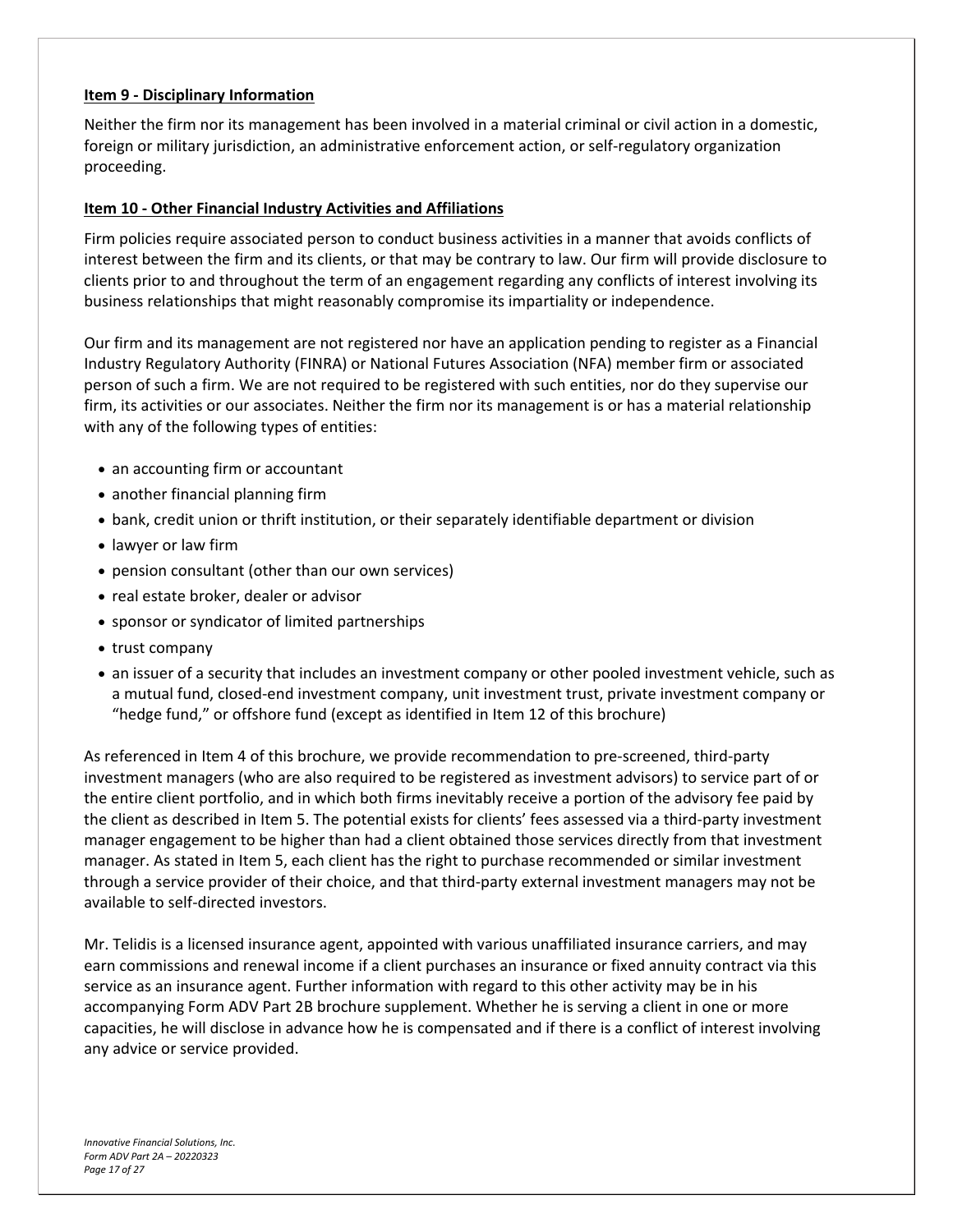Referrals are provided to attorneys, accountants, and real estate agents as a courtesy to our clients, but there is no earned compensation nor is there a quid pro quo arrangement.

At no time will there be *tying* between business practices and/or services; a condition where a client or prospective client would be required to accept one product or service which is conditional upon the selection of a second, distinctive tied product or service.

# **Item 11 ‐ Code of Ethics, Participation or Interest in Client Transactions and Personal Trading**

Innovative Financial Solutions, Inc. holds itself to a *fiduciary standard*, which means the firm and its associates will act in good faith, performing in a manner believed to be in the best interest of its clients. Our firm believes that business methodologies, ethics rules, and adopted policies are designed to eliminate or at least minimize material conflicts of interest and to appropriately manage any material conflicts of interest that may remain. We will disclose to our clients any material conflict of interest relating to the firm, its representatives, or any of its employees which could reasonably be expected to impair the rendering of unbiased and objective advice.

# *Code of Ethics*

Innovative Financial Solutions, Inc. has adopted a Code of Ethics that establishes policies for ethical conduct for our personnel. Our firm accepts the obligation to comply with applicable laws and regulations as well as act in an ethical and professionally responsible manner. Firm policies include prohibitions against insider trading, circulation of industry rumors, and certain political contributions, among others. We periodically review and amend our Code of Ethics to ensure that it remains current, and we require firm personnel to annually attest to their understanding of and adherence to the firm's Code of Ethics. A copy of our Code of Ethics is made available to any client or prospective client upon request.

# *CFP® Principles*

Associates of our firm that are CERTIFIED FINANCIAL PLANNERTM Professionals also adhere to the Certified Financial Planner Board of Standards, Inc.'s Code of Ethics & Professional Responsibility which you may find at www.cfp.net.

#### *Privacy Policy Statement*

Innovative Financial Solutions, Inc. respects the privacy of all clients and prospective clients (collectively termed "customers" per privacy regulations), both past and present. It is recognized that our clients have entrusted our firm with non‐public personal information and it is important that both access persons and customers are aware of firm policy concerning what may be done with that information. The firm collects personal information about customers from the following sources:

- Information customers provide to complete their financial plan or investment recommendation;
- Information customers provide in engagement agreements and other documents completed in connection with the opening and maintenance of an account;
- Information customers provide verbally; and
- Information received from service providers, such as custodians, about customer transactions.

The firm does not disclose non‐public personal information about our customers to anyone, except in the following circumstances:

• When required to provide services our customers have requested;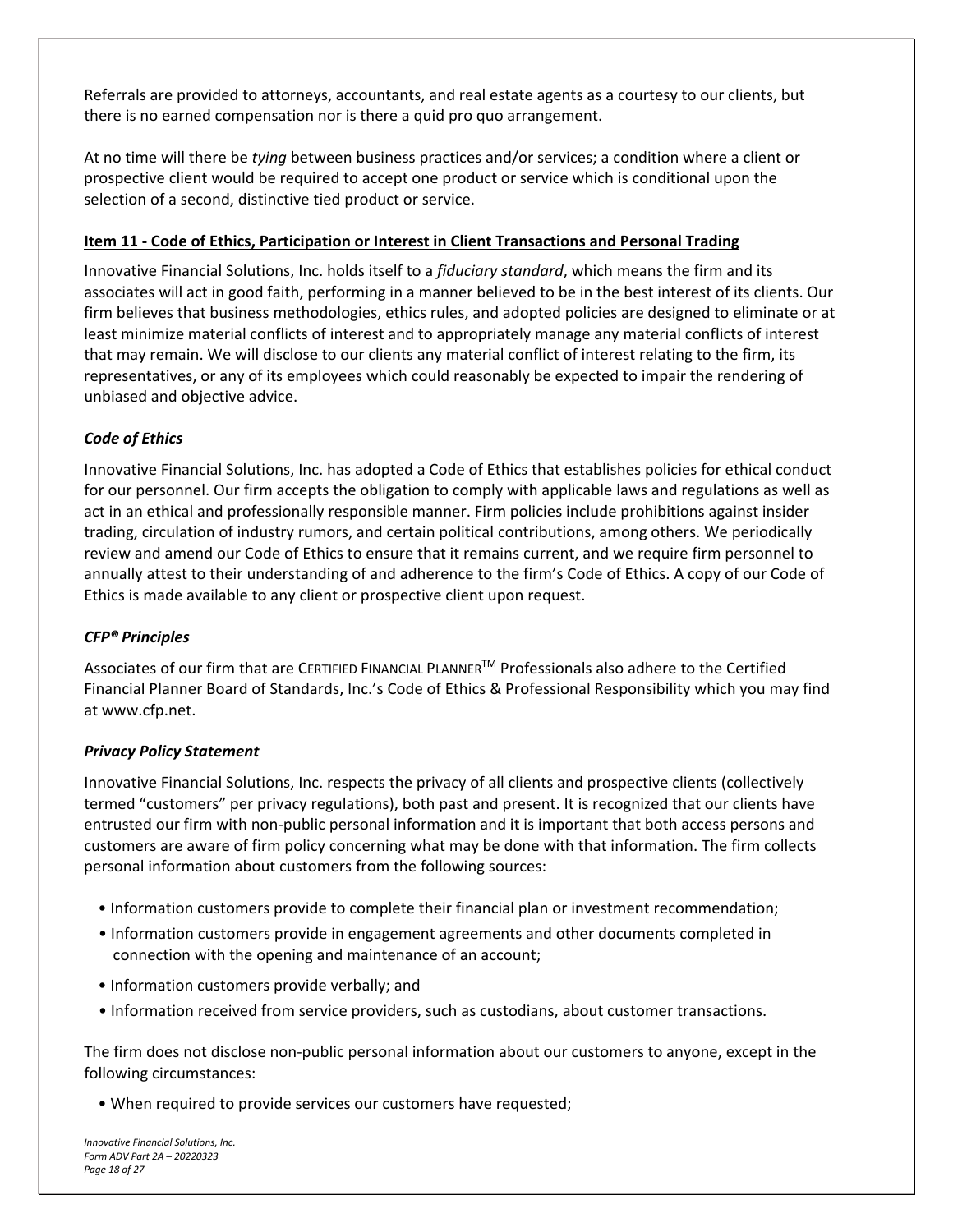- When our customers have specifically authorized us to do so;
- When required during the course of a firm assessment (e.g., independent audit); or
- When permitted or required by law (e.g., periodic regulatory examination).

To ensure security and confidentiality, the firm maintains physical, electronic, and procedural safeguards to protect the privacy of customer information. Within the firm, access to customer information is restricted to personnel that need to know that information. All access persons and service providers understand that everything handled in firm offices are confidential and they are instructed not to discuss customer information with someone else that may request information about an account unless they are specifically authorized in writing by the customer to do so. This includes providing information about a family member's account.

Our firm will provide clients with its privacy policy on an annual basis and at any time, in advance, if firm privacy policies are expected to change.

#### *Firm Recommendations and Conflicts of Interest*

Our associates are prohibited from borrowing from or lending to a client unless the client is an approved financial lending institution.

Neither our firm nor its associates are authorized to recommend to a client, or effect a transaction for a client, involving any security in which our firm or a "related person" (associates, their immediate family members, etc.) has a material financial interest, such as in the capacity as an underwriter, advisor to the issuer, etc.

Our firm and its related persons may buy or sell securities that are the same as, similar to, or different from, those we recommend to clients for their accounts. A recommendation made to one client may be different in nature or in timing from a recommendation made to a different client. Clients often have different objectives and risk tolerances. At no time will our firm or any related party receive preferential treatment over our clients. We mitigate this conflict by ensuring that we have policies and procedures in place to ensure that the firm or a related person will not receive preferential treatment over a client. In order to reduce or eliminate certain conflicts of interest involving personal trading (e.g., trading ahead of client recommendations or trades, etc.), firm policy requires that we restrict or prohibit certain related parties' transactions. Any exceptions must be approved in writing by our Chief Compliance Officer, and personal trading accounts are reviewed on a quarterly or more frequent basis. Please refer to Item 6 of the accompanying Form ADV Part 2B for further details.

Our firm is able to provide a range of advisory services to you and all of our clients. Due to our firm's ability to offer two or more services and receive a fee for each engagement, a potential conflict of interest may exist due to the extended services provided. We therefore note that you are under no obligation to act on our recommendations and, if you elect to do so, you are under no obligation to complete all of them through our firm or our recommended service providers.

#### **Item 12 ‐ Brokerage Practices**

#### *Factors Used to Select Broker/Dealers for Client Transactions*

Client accounts must be maintained by a qualified custodian (generally a broker/dealer, national bank or trust company) that is frequently reviewed for its capabilities to serve in that capacity by their respective industry regulatory authority. Our firm is not a custodian, there is not an affiliate that is a custodian, nor does a custodian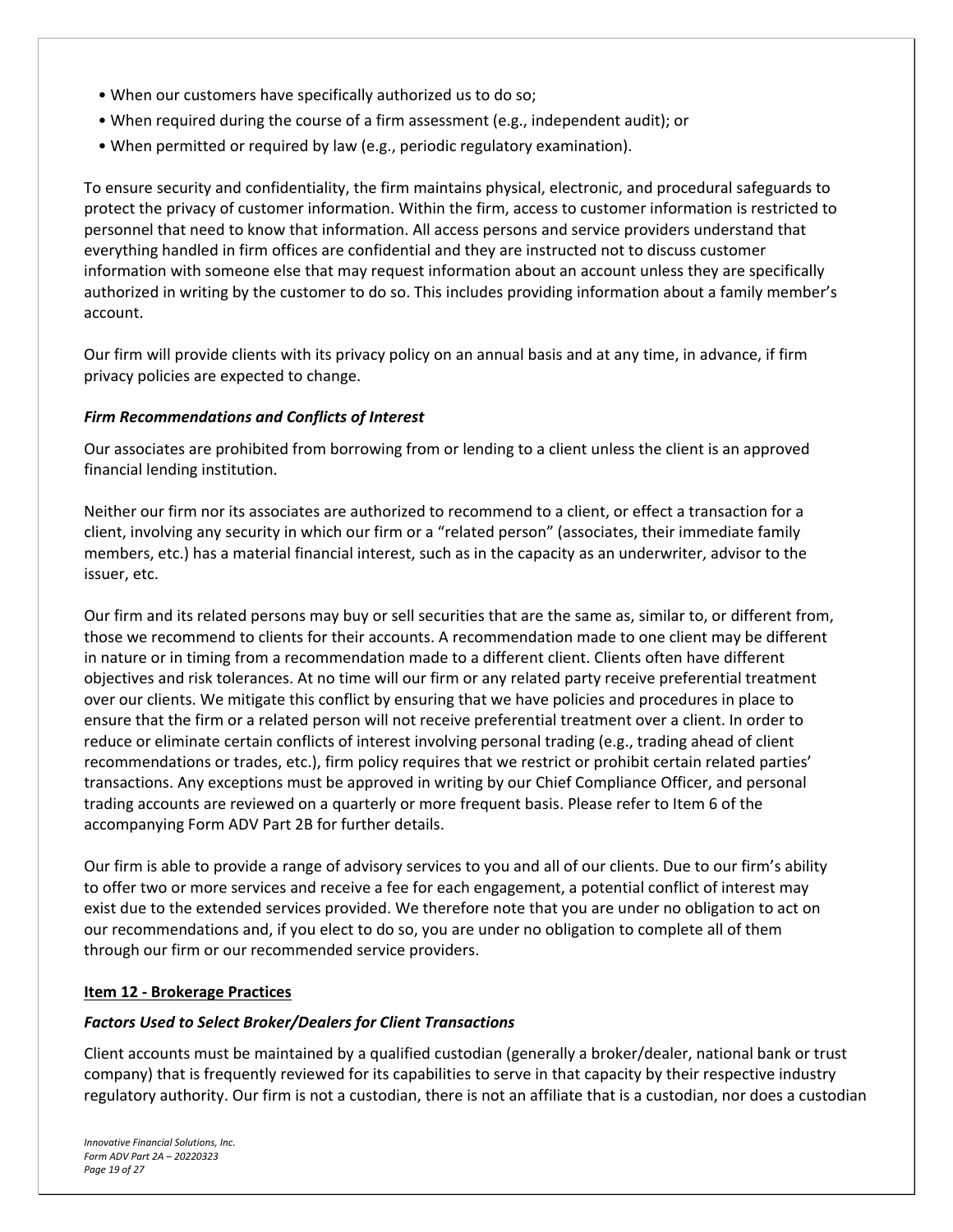supervise our firm, its activities or our associates. We do not receive referrals from a custodian, nor are client referrals a factor in our recommendation of a custodian.

If a client engages us to provide periodic investment advice via a financial planning services component, they have the right to keep their assets with their present custodian/service provider. If the client prefers a new custodian/service provider, a recommendation may be made by our firm that is based on client need, costs, ease of use, and following our review of the recommended provider.

We have entered into agreements with TD Ameritrade Institutional, a division of TD Ameritrade, Inc., AssetMark Trust Company, Altruist LLC & Apex Clearing to serve as custodian for our clients. All five custodians are a FINRA and SIPC members,<sup>7</sup> and SEC-registered broker/dealers. While we recommend that you use a particular custodian, you must decide whether to do so, and you will open the account by entering into an account agreement directly with them. We do not technically open the account for a client at a custodian, but we assist our clients in doing so. If a client does not wish to place their assets with one of these custodians, we may be able to serve as investment advisor with another custodian of the client's choice if the other custodian's policies allow us to do so.

Our custodians offer independent investment advisors various services which include custody of client assets, trade execution, clearance and settlement, etc. Our firm receives certain benefits from a custodian through participation in their independent advisor support program (please refer to Item 14 for further details), however, there is no direct link between our firm's participation in their program and the investment advice we may provide to our clients. Our firm conducts periodic assessments of any recommended service provider, which generally involves a review of the range and quality of services, reasonableness of fees, among other items, in comparison to industry peers.

Plan sponsors will determine which custodian is appropriate for their plan participants. Our firm is available to assist the sponsor in identifying a potential new custodian of record if we are so engaged. The selection criteria will be based on plan documents developed in coordination with the sponsor or their ERISA § 3(38) plan advisor.

Accounts served by a third‐party investment manager are to be maintained at one or more custodians that have been selected by the respective third-party investment manager and they will be disclosed in the thirdparty investment manager's disclosure documents and account opening forms.

# *Best Execution*

"Best execution" means the most favorable terms for a transaction based on all relevant factors, including those listed in the earlier paragraphs and in Item 14. We recognize our obligation in seeking best execution for our clients; however, it is our belief that the determinative factor is not always the lowest possible cost but whether the selected custodian's transactions represent the best "qualitative execution" while taking into consideration the full range of services provided. Our firm will seek services involving competitive rates, but it may not necessarily correlate into the lowest possible rate for each transaction. We have determined having our portfolio management clients' accounts trades completed through our recommended custodian is consistent with our obligation to seek best execution of client trades. A review is regularly conducted with regard to recommending a custodian to our clients in light of our duty to seek best execution.

<sup>&</sup>lt;sup>7</sup> Our advisory firm is not, nor required to be, a Securities Investor Protection Corporation (SIPC) member. Clients may learn more about the SIPC and how it serves member firms and the investing public by going to their website at http://www.sipc.org.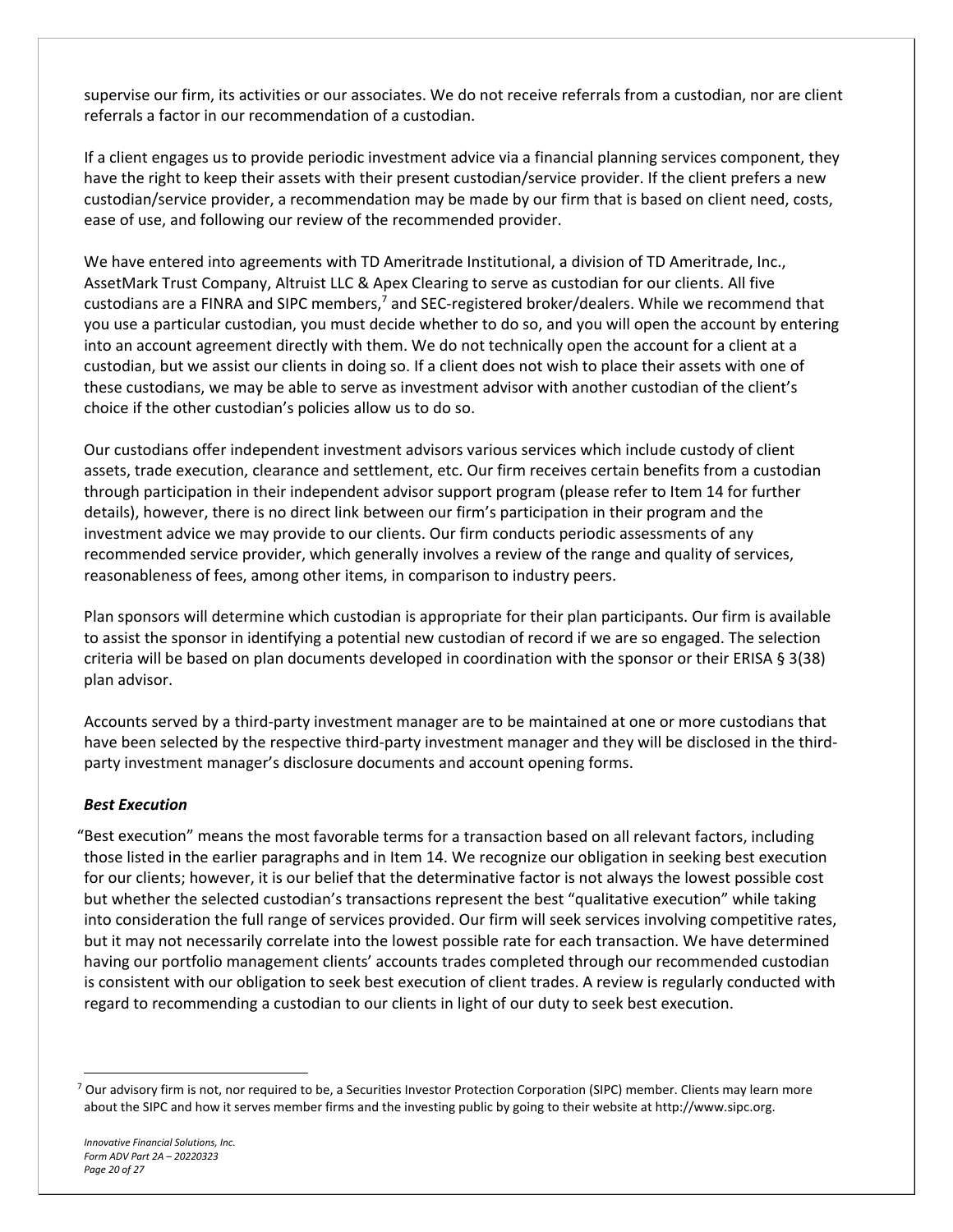Our firm may, in its discretion and following custodian authorization, accept the client's transfer of preexisting retail mutual funds into their account. A transfer‐in‐kind of retail share class mutual funds may potentially benefit the client since they are able to invest in their portfolio more quickly, mitigate tax and/or short-term trading liabilities, and/or avoid contingent deferred sales charges (CDSC). Our firm regularly reviews accounts that have transferred different share classes of mutual funds and will convert share classes to a lower expense share class when we believe doing so would be beneficial to the client. In addition, if account assets remain in a retail share class and within a CDSC period, we may exclude those assets from our advisory fee until they have been converted to what we believe is a more appropriate share class.

While our firm has access to a broad range of securities through our custodian, it is a finite number. In addition, not all investment managers, share classes, etc., are represented at each custodian. Due to these normal and customary limitations, not all portfolio holdings will be readily available, least expensive, best performing, etc. It is an unrealistic expectation for an investor to maintain a premise otherwise.

# *Directed Brokerage*

Our internal policy and operational relationship with our custodian requires client accounts custodied with them to have trades executed per their order routing requirements. We do not direct which executing broker should be selected for client account trades; whether that is an affiliate of our preferred custodian or another executing broker of our custodian's choice. As a result, the client may pay higher commissions or other transaction costs, experience greater spreads, or receive less favorable net prices on transactions than might otherwise be the case. In addition, since we routinely recommend a custodian to our advisory clients, and that custodian may choose to use the execution services of its broker affiliate for some or all of our client account transactions, there is an inherent conflict of interest involving our recommendation since our advisory firm receives various products or services described in Item 14 from that custodian. Note that we are not compensated for trade routing/order flow, nor are we paid commissions on such trades. We do not receive interest on an account's cash balance.

Client accounts maintained at our custodian are unable to direct brokerage. As a result, they may pay higher commissions or other transaction costs, potentially experience greater spreads, or receive less favorable net prices on transactions for their account than would otherwise be the case if they had the opportunity to direct brokerage.

For accounts maintained at a custodian of the client's choice (e.g., held-away accounts), the client may choose to request that a particular broker is used to execute some or all account transactions. Under these circumstances, the client will be responsible for negotiating, in advance of each trade, the terms and/or arrangements involving their account with that broker, and whether the selected broker is affiliated with their custodian of record or not. We will not be obligated to seek better execution services or prices from these other brokers, and we will be unable to aggregate transactions for execution via our custodian with other orders for accounts managed by our firm. As a result, the client may pay higher commissions or other transaction costs, potentially experience greater spreads, or receive less favorable net prices on transactions for their account than would otherwise be the case.

#### *Aggregating Securities Transactions*

Trade aggregation involves the purchase or sale of the same security for several clients/accounts at approximately the same time. This may also be termed "blocked" or "batched" orders. Aggregated orders are effected in an attempt to obtain better execution, negotiate favorable transaction rates, or to allocate equitably among multiple client accounts should there be differences in prices, brokerage commissions or other transactional costs that might otherwise be unobtainable through separately placed orders. Our firm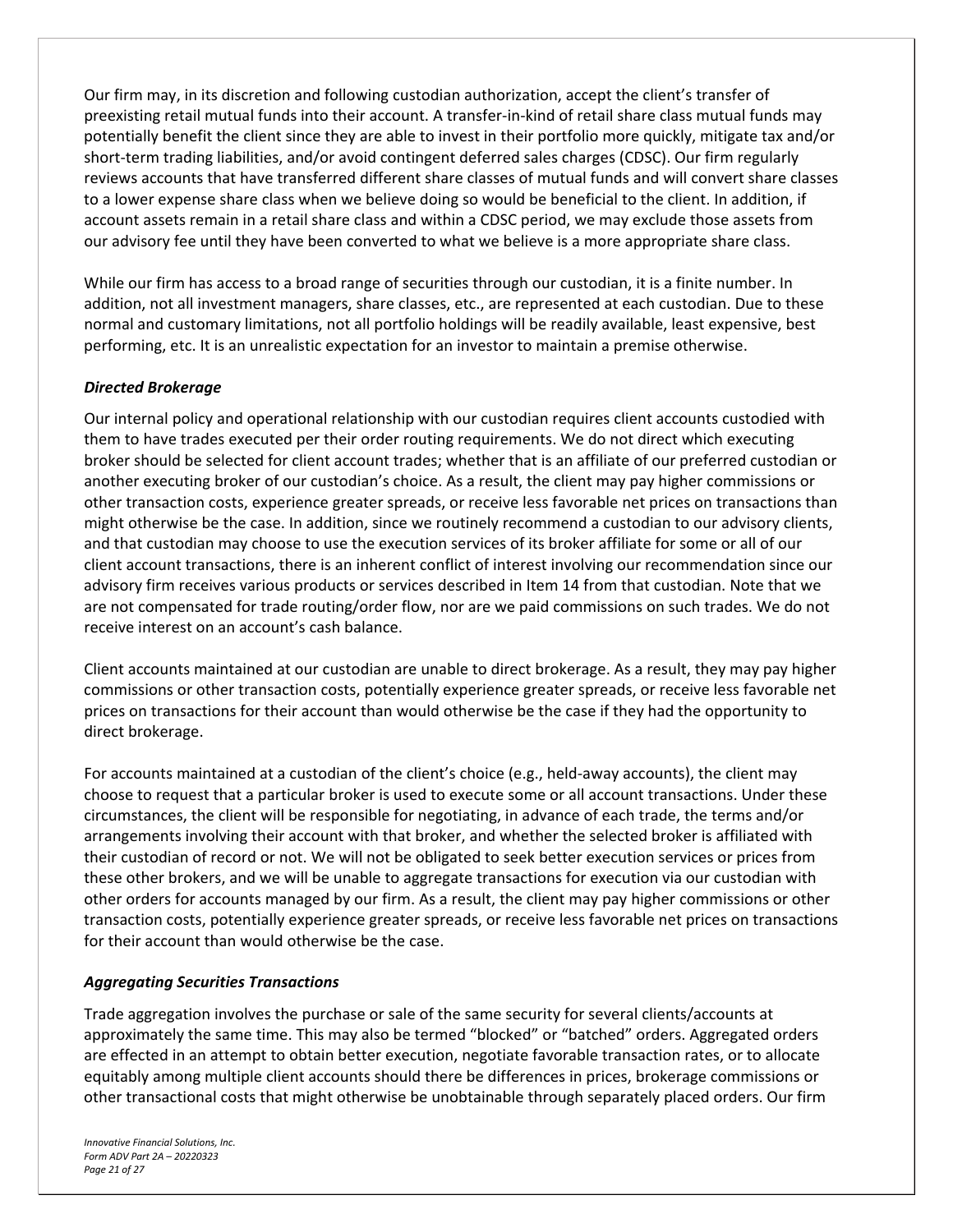may, but is not obligated, to aggregate orders, and our firm does not receive additional compensation or remuneration as a result of aggregated transactions.

Transaction charges and/or prices may vary due to account size and/or method of receipt. To the extent that the firm determines to aggregate client orders for the purchase or sale of securities, including securities in which a related person may invest, the firm will generally do so in accordance with the parameters set forth in SEC No‐Action Letter, *SMC Capital, Inc.*, or similar guidance if the jurisdiction in which the client resides provides such direction.

Please note that when trade aggregation is not allowed or infeasible and necessitates individual transactions (e.g., withdrawal or liquidation requests, odd‐lot trades, non‐discretionary accounts, etc.), an account may potentially be assessed higher costs or less favorable prices than those where aggregation has occurred.

We review firm trading processes on a periodic basis to ensure they remain within stated policies and regulation. Our clients will be informed, in advance, should trading practices change at any point in the future.

For accounts at a Third Party Asset Manager, these types of accounts our firm serves cannot be aggregated; therefore, we are unable to batch or block trades on behalf of clients' accounts. Since transactions are completed independently, you may potentially pay more for your transaction or experience wider price spreads than those accounts where trades have been aggregated.

# *Trading Errors*

The firm corrects its trade errors through an account maintained by our custodian, and the firm may be responsible for certain trading error losses that occur within a client account. Clients should be aware that trading error gains in accounts maintained at TD Ameritrade Institutional are swept to an account designated by our custodian which is then donated to a 501(c)(3) charity of TD Ameritrade Institutional's choice. TD Ameritrade Institutional will be obligated to disclose in their own literature to account holders whether such recipients' receipt of such donations presents a material conflict of interest.

#### **Item 13 ‐ Review of Accounts**

#### *Scheduled Reviews*

We encourage financial check-ups on at least an annual basis for any client who receives our financial planning services. Scheduled reviews will be conducted by Mr. Telidis and typically involves an analysis and possible revision of your previous financial plan or investment allocation.

Internally managed portfolios are reviewed on a quarterly basis by Mr. Telidis. They also conduct client‐level reviews, and we recommend that they occur on at least an annual basis.

For those accounts served by a recommended third‐party investment manager, Mr. Telidis will review reports provided to the client by the third‐party investment manager. Our firm will contact the client at least annually to review the client's financial situation and objectives. We will communicate information to the selected third-party investment manager as warranted and will assist the client in understanding and evaluating the services provided by that investment manager. In certain instances, the client may be able to communicate directly with their investment manager which we will need to coordinate in advance.

Periodic plan sponsor reviews are encouraged, and we believe they should occur at least on an annual basis if practical. Reviews will be conducted by Mr. Telidis, and typically involves an analysis and possible revision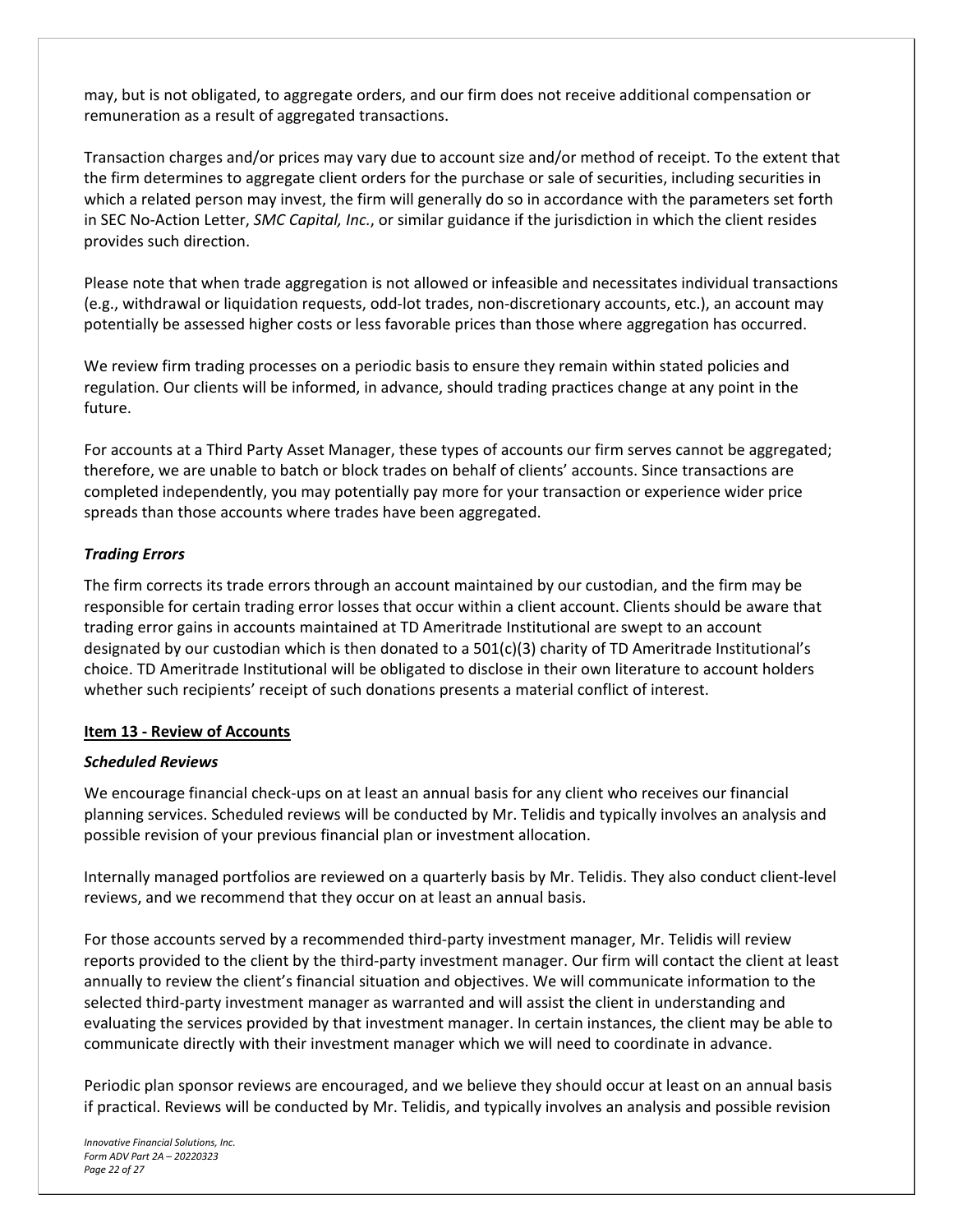of previous plan recommendations. We will conduct annual plan participant group review sessions upon plan sponsor request.

A copy of revised written plans or asset allocation reports in printed or digital format will be provided to the client upon request.

# *Unscheduled Reviews*

You should contact our firm for additional reviews when you anticipate or have experienced changes in your financial situation (i.e., changes in employment, an inheritance, the birth of a new child, etc.), or if you prefer to change requirements involving your investment account. Non‐periodic reviews are conducted by Mr. Telidis, and a copy of revised plans or asset allocation reports in printed or digital format will be provided to the client upon request.

Additional portfolio reviews by the client's investment manager and Mr. Telidis may be triggered by news or research related to a specific holding, a change in our view of the investment merits of a holding, or news related to the macroeconomic climate affecting a sector or holding within that sector. A portfolio may be reviewed for an additional holding or when an increase in a current position is under consideration. Account cash levels above or below what we deem appropriate for the investment environment, given the client's stated tolerance for risk and investment objectives, may also trigger a review.

Plan sponsors should contact our firm for additional reviews when there are material changes to the plan requirements or financial situation. The review is conducted by your investment advisor representative and typically involves an analysis and possible revision of previous plan recommendations. We do not conduct unscheduled participant‐level reviews.

A copy of revised written plans or asset allocation reports in printed or digital format will be provided upon request.

#### *Client Reports*

Whether you have opened and maintained an investment account on your own or with our assistance, you will receive account statements sent directly from mutual fund companies, transfer agents, custodians or brokerage companies where your investments are held. We urge account holders to review these account statements for accuracy and clarity, and to ask questions when something is not clear.

Innovative Financial Solutions, Inc. does not create or distribute its own performance reports; nor do we back‐test or certify reports from an external party. Account holders should carefully review and compare account statements provided by their custodian of record with any report they have received from any source if it contains investment performance information.

#### **Item 14 ‐ Client Referrals and Other Compensation**

Please refer to Items 5, 10 and 12 for additional information with respect to our offerings/services and the potential conflicts of interest they present. We do not engage in solicitation activities. If we receive or offer an introduction to a client, we do not pay or earn a referral fee, nor are there established *quid pro quo* arrangements. Each client has the right to accept or deny such referral or subsequent services.

An associate of the firm holds individual membership and/or may serve on boards or committees of professional industry associations. Generally, participation in any of these entities require membership fees to be paid, adherence to ethical guidelines, as well as in meeting experiential and educational requirements.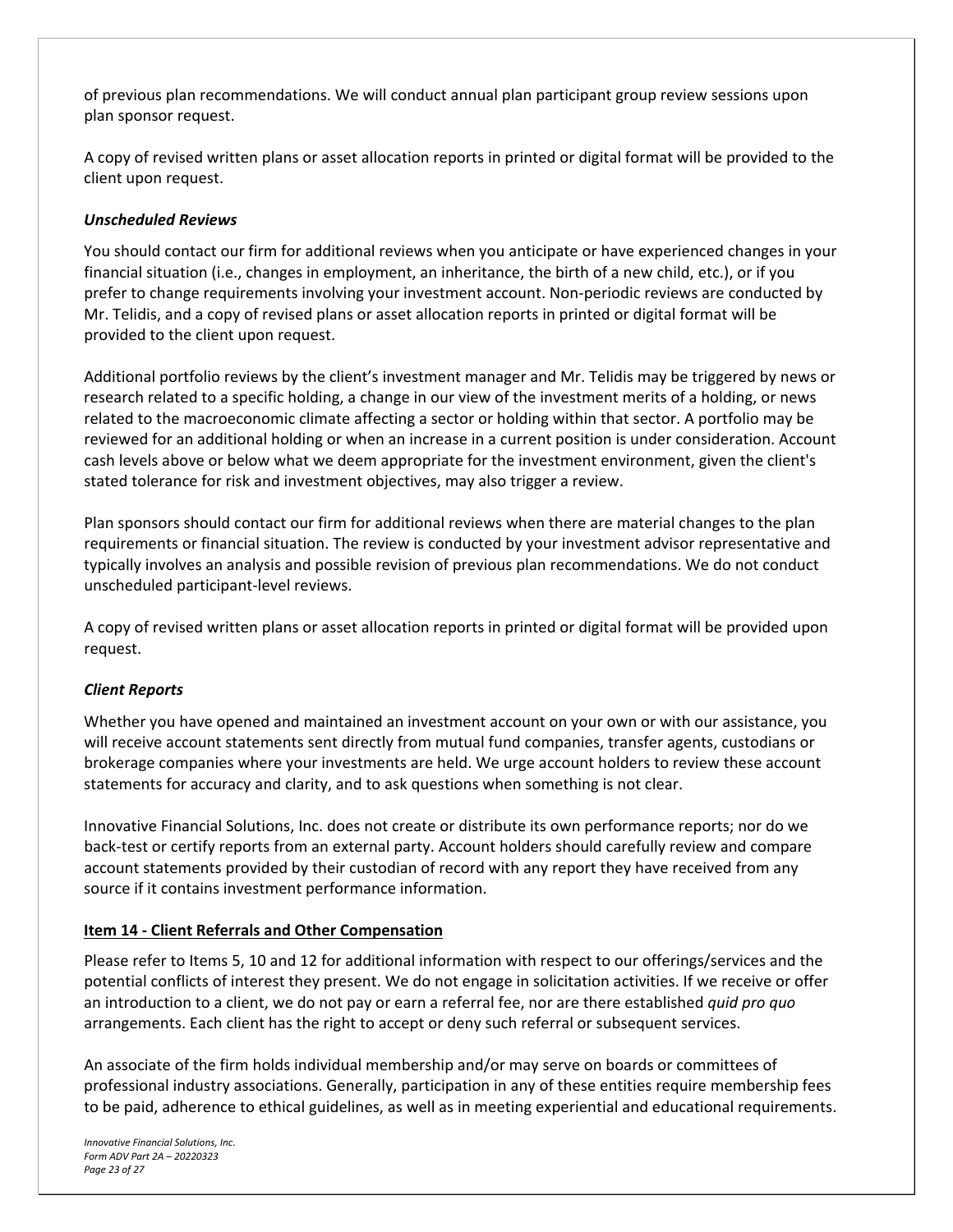A benefit these entities may provide to the investing public is the availability of online search tools that allow interested parties (prospective clients) to search for individual participants within a selected state or region. These passive websites may provide means for interested persons to contact a participant via electronic mail, telephone number, or other contact information, in order to interview the participating member. The public may also choose to telephone association staff to inquire about an individual within their area, and would receive the same or similar information. A portion of these participant's membership fees may be used so that their name will be listed in some or all of these entities' websites (or other listings). Prospective clients locating our advisory firm or an associate via these methods are not actively marketed by the noted associations. Clients who find our firm in this way do not pay more for their services than clients referred in any other fashion. The firm does not pay these entities for prospective client referrals, nor is there a fee‐sharing arrangement reflective of a solicitor engagement.

We may receive an economic benefit from our primary custodian(s) in the form of the support products and services they make available to us and other independent investment advisors. As disclosed under Item 12, our firm participates in our custodians' investment advisor support programs and we recommend those custodians to our clients for custody and brokerage services. There is no direct link between our participation in the program and the investment advice we give our clients, although our firm receives economic benefits through its participation in the program that are typically not available to "retail investors." These benefits include the following products and services (provided either without cost or at a discount):

- receipt of duplicate client statements and confirmations
- research related products and tools
- consulting services
- our access to their trading desk
- access to block trading (which provides our ability to aggregate securities transactions for execution and then allocate the appropriate shares to our client's accounts)
- the ability to have advisory fees deducted directly from our client's accounts per our written agreement
- access to an electronic communications network for client order entry and account information
- access to mutual funds with no transaction fees, and to certain institutional money managers
- discounts on compliance, marketing, research, technology, and practice management products or services provided to our firm by third party vendors

Some of the noted products and services made available by a custodian benefit our advisory firm but may not directly benefit each of our clients' accounts. While our firm does not think these services are considered "brokerage or research services" under Section 28(e) of the Securities Exchange Act of 1934, certain jurisdictions where we serve client accounts believe they fall under this definition. The availability of these services from a custodian benefits our firm because we do not have to produce or purchase them as long as our clients maintain assets in accounts at that custodian. There is a conflict of interest since our firm has an incentive to select or recommend a custodian based on our firm's interest in receiving these benefits rather than your interest in receiving favorable trade execution. It is important to mention that the benefit received by our firm through participation in any custodian's program does not depend on the amount of brokerage transactions directed to that custodian, and our selection of a custodian is primarily supported by the scope, quality, and cost of services provided as a whole ‐‐ not just those services that benefit only our advisory firm. As part of our fiduciary duty, our firm endeavors to place the interests of our clients first, without consideration to our own financial interest or the interest of a related person. Our clients should be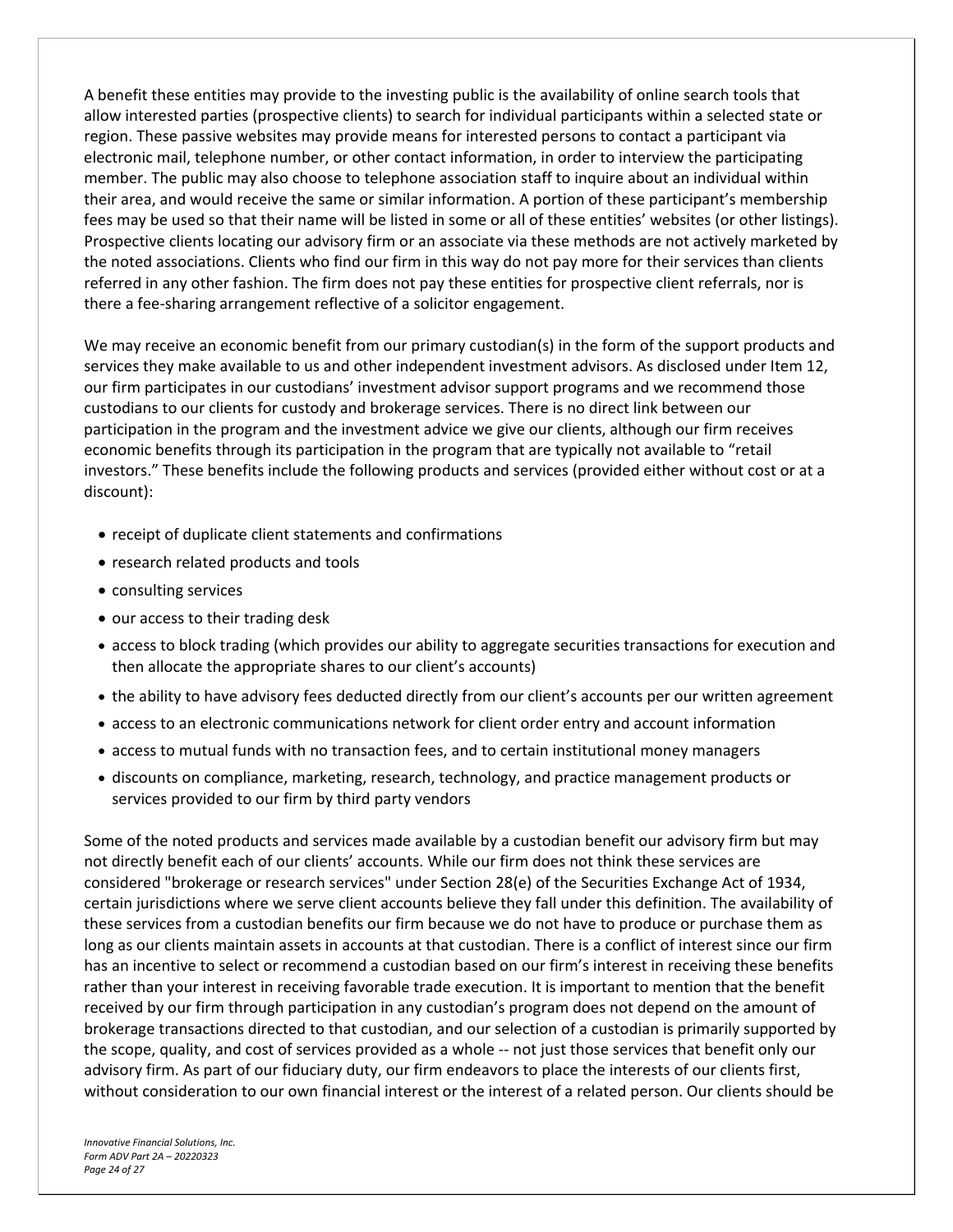aware that the receipt of any economic benefit by our firm or its associates in and of itself creates a potential conflict of interest and may indirectly influence our choice of custodian for its custody and brokerage services. However, we strive to overcome any implicate bias these benefits might create, and we will avoid recommending services or offer investment advice that is not in your best interest.

# **Item 15 ‐ Custody**

Accounts will be maintained by an unaffiliated, qualified custodian. Assets are not maintained by our firm or any associate of our firm. In keeping with this policy involving our clients' funds or securities, our firm:

- Restricts the firm or an associate from serving as trustee or having general power of attorney over a client account;
- Prohibits any associate from having authority to directly withdraw securities or cash assets from a client account. Although we may be deemed to have custody since we may request the withdrawal of advisory fees from an account, we will only do so through the engagement of a qualified custodian maintaining your account assets, via your prior written approval (see Item 5 for details);
- Does not accept or forward client securities (e.g., stock certificates) erroneously delivered to our firm; and
- Will not collect advance fees of \$500 or more for services that are to be performed six months or more into the future.

The custodian of record will provide account holders with their investment account transaction confirmations and account statements, which will include debits and credits as well as our firm's advisory fee for that period. Statements are provided on at least a quarterly basis or as transactions occur within their account. Our firm will not create an account statement for a client or serve as the sole recipient of a client's account statement.

Account holders are reminded that if they receive a report from any source that includes investment performance information, they are urged to review and compare their statements that have been received from the custodian of record to determine that report's accuracy.

#### **Item 16 ‐ Investment Discretion**

We typically serve portfolio management accounts on a nondiscretionary basis. This type of account authority requires the client's ongoing prior approval involving the investment and reinvestment of account assets, and portfolio rebalancing. The client will be required to execute our firm's client services agreement that describes our limited account authority, as well as the custodian of record's account opening document that includes their limited power of attorney form or clause. Considering trading pre‐approval requirements, the client must make themselves available and keep our firm updated on their contact information so that instructions can be efficiently effected on their behalf. In addition, nondiscretionary accounts are generally unable to be aggregated (see Item 12), and may therefore be assessed higher trading fees or receive less favorable prices than those accounts where trade aggregation has occurred.

We may serve an account on a discretionary basis. Via limited power of attorney, clients grant our firm the authority to implement investment decisions, such as the purchase or sale of a security on behalf of an account, without requiring the client's prior authorization for each transaction in order to meet stated investment objectives. This authority will be provided by the client through the execution of both our engagement agreement and the custodian's account opening documents. Note that the custodian will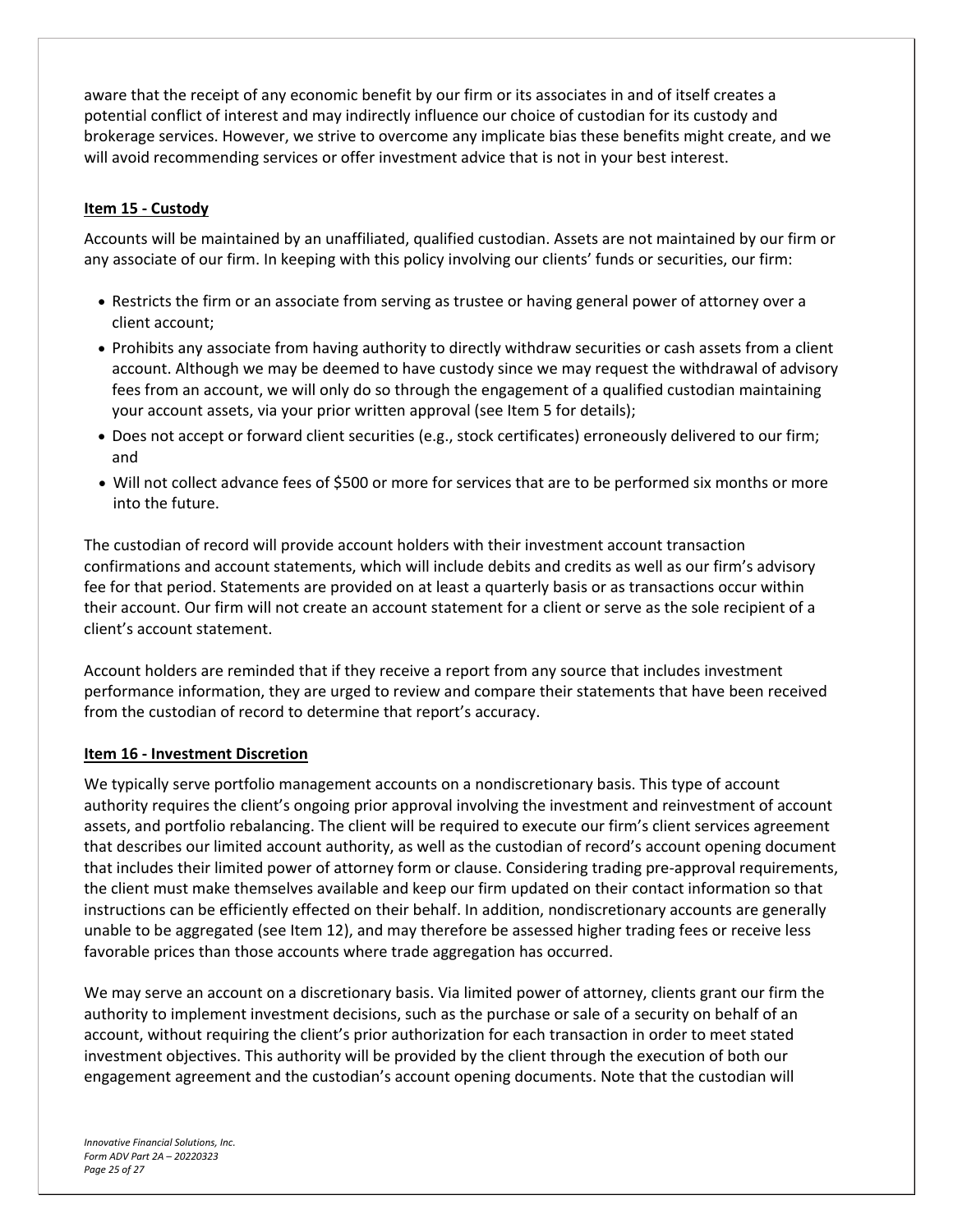specifically limit our firm's authority within an account to the placement of trade orders and our request for the deduction of our advisory fees.

We will account for any reasonable restrictions involving the management of the client's account (i.e., no sin stocks, avoiding international holdings, etc.). It remains the client's responsibility to notify us if there is any change in their situation and/or investment objective so that we may reevaluate previous investment recommendations or portfolio holdings. Our clients retain the right to amend our account authority, in writing.

Third‐party investment managers generally provide their services on a discretionary basis. Via a limited power of attorney, the third‐party investment manager is granted the authority to implement investment decisions, such as the purchase or sale of a security on behalf of an account, without requiring the client's prior authorization for each transaction in order to meet stated investment objectives. This authority will be provided by the client through the execution of third-party management agreement and its custodian's account opening documents. If you require your account be managed on a nondiscretionary basis, you should be aware that most third-party investment managers retain the right to either refuse or terminate an account, or continue to manage the account under a higher asset‐based fee due to increased operational costs. We will inform you in advance of the recommended investment manager's requirements involving account trading authority. Note that our firm does not have discretionary authority over a client account under this type of engagement.

Innovative Financial Solutions, Inc. does not serve as an ERISA retirement plan investment manager. We do not have trading authority within plan participants' self-directed accounts.

#### **Item 17 ‐ Voting Client Securities**

Account holders may periodically receive proxies or other similar solicitations sent directly from their custodian or transfer agent. If we receive a duplicate copy, we do not forward these or any correspondence relating to the voting of your securities, class action litigation, or other corporate actions.

Our firm does not vote proxies on behalf of an account holder, including accounts served by our firm on a discretionary basis. We do not offer guidance on how to vote proxies, nor will we offer guidance involving any claim or potential claim in any bankruptcy proceeding, class action securities litigation or other litigation or proceeding relating to securities held at any time in a client account, including, without limitation, to file proofs of claim or other documents related to such proceeding, or to investigate, initiate, supervise or monitor class action or other litigation involving client assets. Associates of Innovative Financial Solutions, Inc. will answer limited questions via a scheduled meeting with respect to what a proxy voting request or other corporate matter may be and how to reach the issuer or their legal representative.

If an account is supervised by a third‐party investment manager, the client should review the third‐party investment manager's Form ADV Part 2 to determine their proxy voting policies. Otherwise, each account holder will maintain responsibility for directing the manner in which proxies solicited by issuers of securities that are beneficially owned by you shall be voted, as well as making all other elections relative to mergers, acquisitions, tender offers or other legal matters or events pertaining to your holdings. Clients should consider contacting the issuer or their legal counsel involving specific questions they may have with respect to a particular proxy solicitation or corporate action.